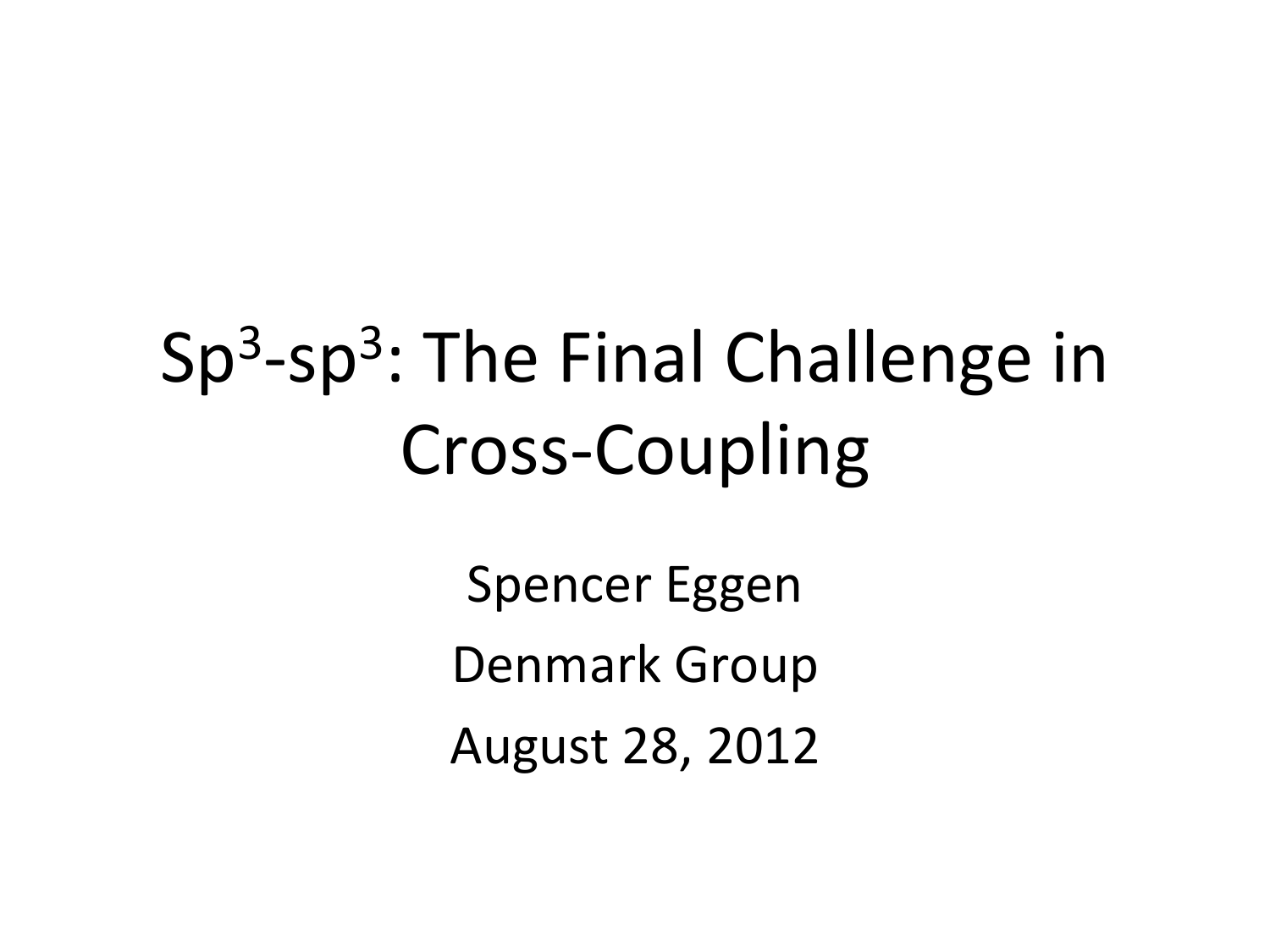## **Outline**

- Background'
- Preliminary  $sp^3$ -sp<sup>3</sup> couplings
- Kumada couplings
- Palladium-catalyzed couplings
- Nickel-catalyzed couplings
- Applications to Natural Product Synthesis
- Conclusions'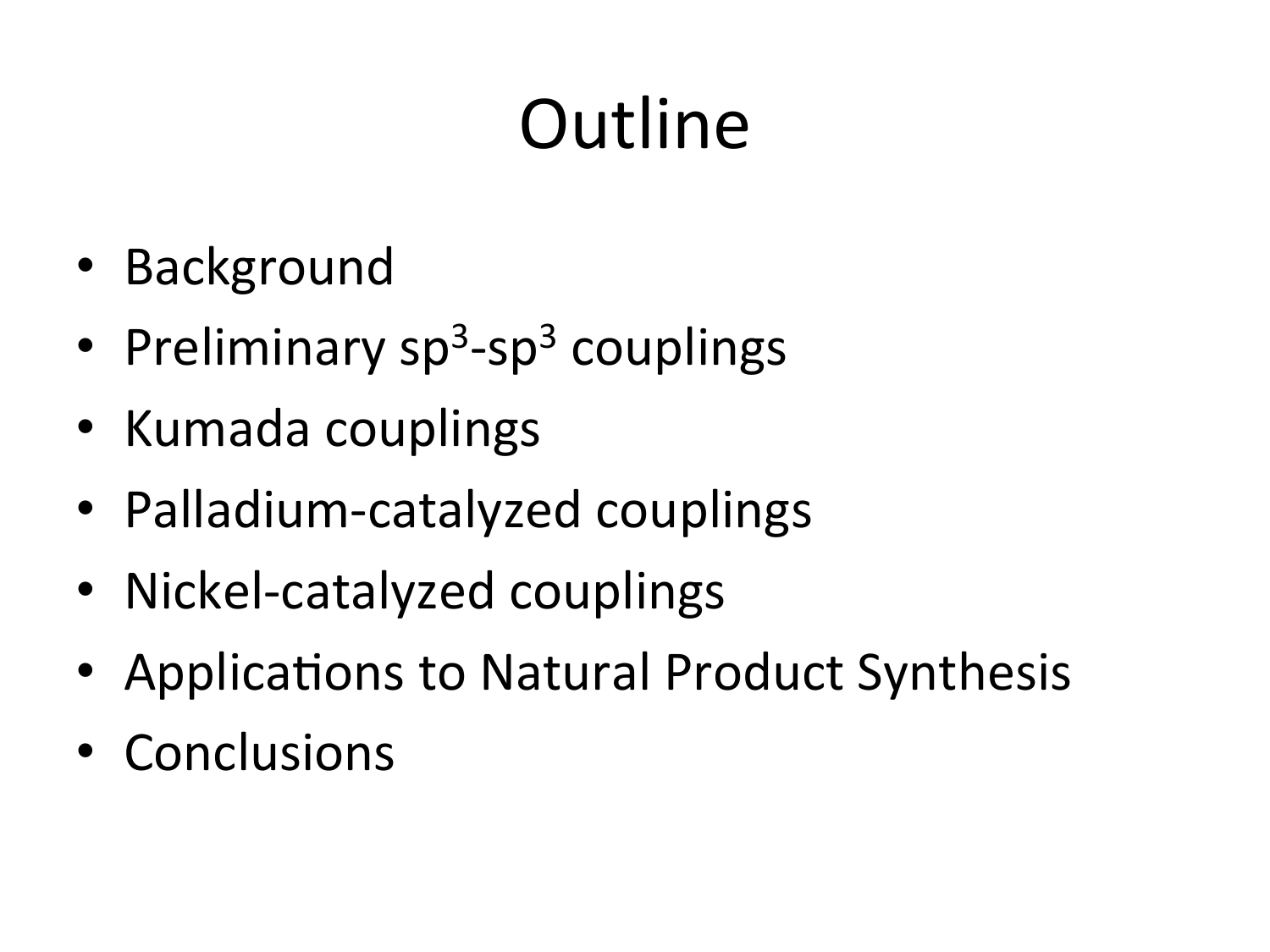# Why is  $sp^3$ -sp<sup>3</sup> coupling difficult?

- Oxidative addition and reductive elimination are relatively slow
	- $-$  C(sp<sup>3</sup>)-X bond comparatively more electron-rich than  $C(sp^2)$ -X
- Alkyl halides can oxidize low-valent T. metals by SET mechanisms
- $\beta$ -hydride elimination is generally fast (relatively)



Beller, M., et. al. *Angew. Chem. Int. Ed.*, 2005, 44, 674. Vicic,'et.'al*.'J.'Am.'Chem.'Soc.,'***2006**,'128,'13175.'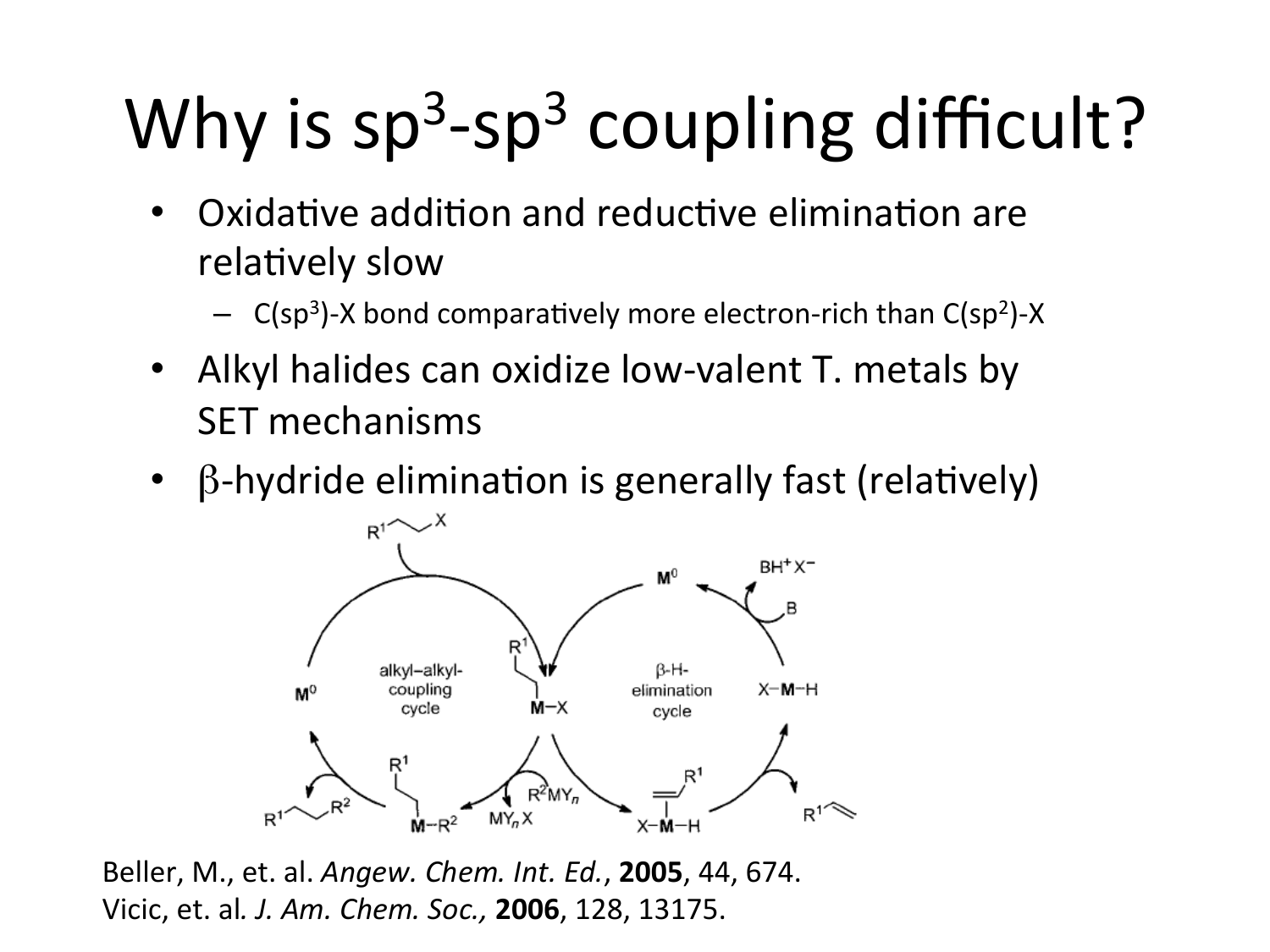## Preliminary Findings: Kumada

• Cu(I)-catalyzed cross coupling of primary alkyl bromides (Kochi)

R'-MgBr + RI  $Li_2CuCl_4$  (0.3 mol %) 0 oC, THF, 3-18h R'-R (45-79 %)

(R' = n-butyl, n-hexyl, (4-vinyl)butyl;  $R = Et$ , n-butyl, n-hexyl)

• Widdowson reports efficient coupling with Pd(0) cat formed in situ

 $R'-MgBr + RI$ Pd(dppf)  $(5 \text{ mol } \%)$ 21 or 67 °C. THF, 16h R'-R (37-91 %) (R' = n-hexyl, cyclo-hexyl, 3-phenylpropyl;  $R = Et$ , n-hexyl, cyclo-hexyl)

- $-$  No β-hydride elim. products reported
- These results were questioned by Scott
	- $-$  Repetition: mostly reduction observed (hydrodehalogenation)

```
Kochi,'J.,'et.'al.'Synthesis, 1971,'303.'
Widdowson, D.A., et. al. Tet. Lett., 1986, 27, 6013.
Sco_,'W.J.,'et.'al.'Tet.'Le9.,'1989,'30,'4779.'
```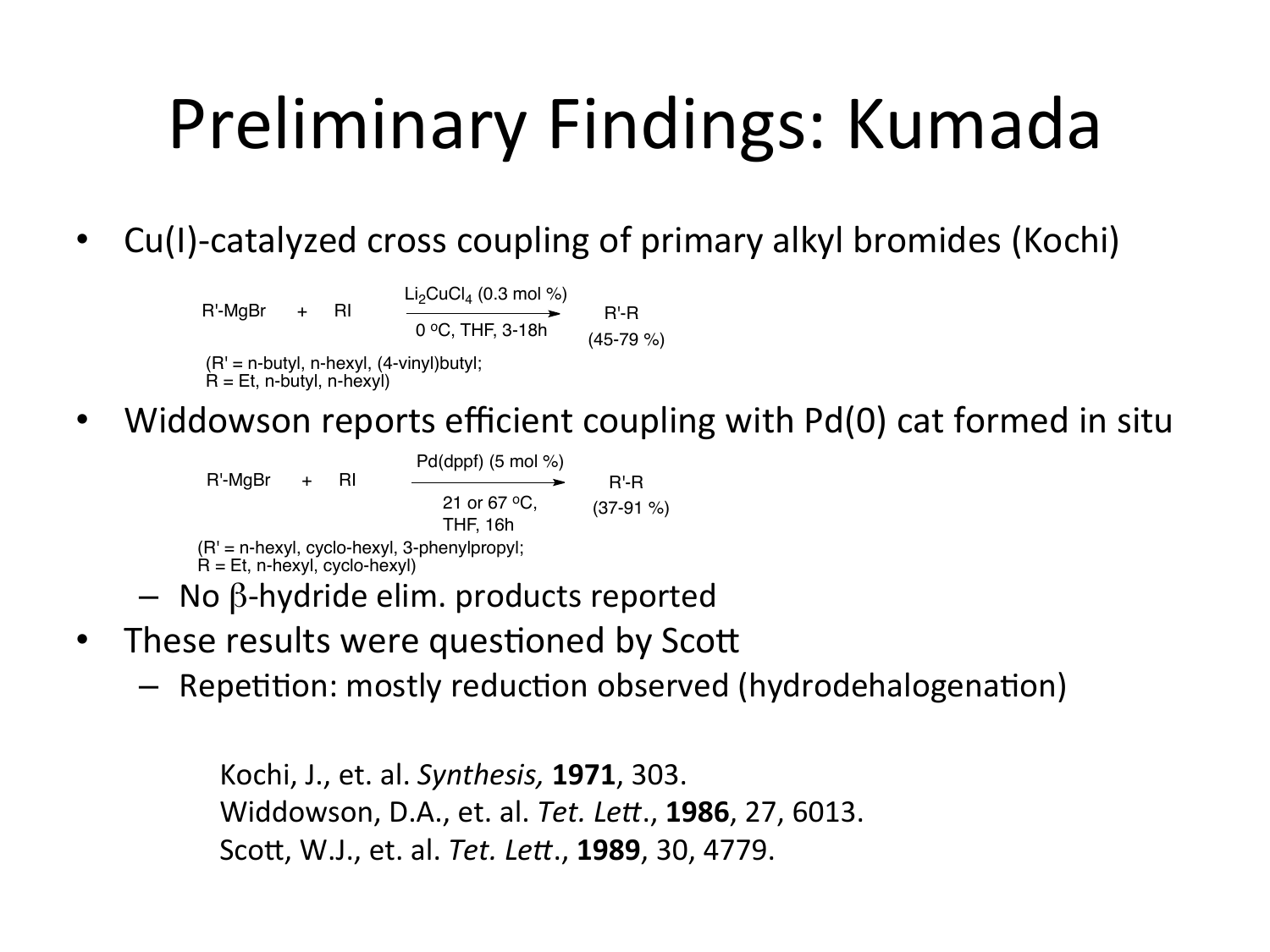## Kumada'Couplings'

• van Koten increases scope of Grignard reagent groups with an organomanganese(II) complex



- Grignard reagents limit substrate scope
	- Low functional group tolerance
	- Best to use alternative nucleophiles

van'Koten,'G.,'et.'al.'*J.'Organomet.'Chem.,* **1998**,'558,'61.'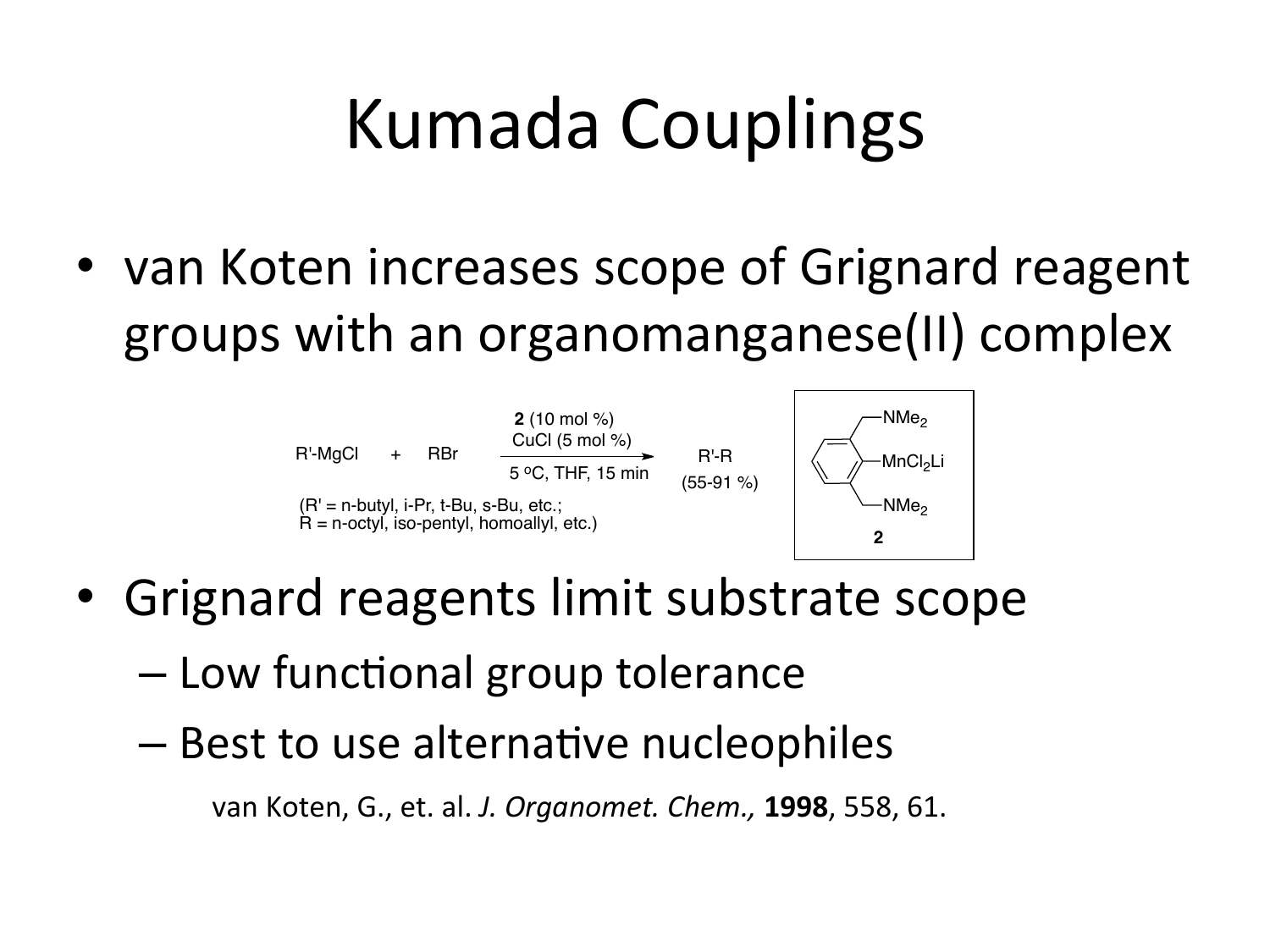## Pd-catalyzed couplings

- Suzuki-Miyaura couplings
	- Variation of Leaving Groups
	- Variation of Nucleophile
	- Variation of Ligand
- Negishi
	- Primary'(pseudo)halides'
	- Secondary'(pseudo)halides'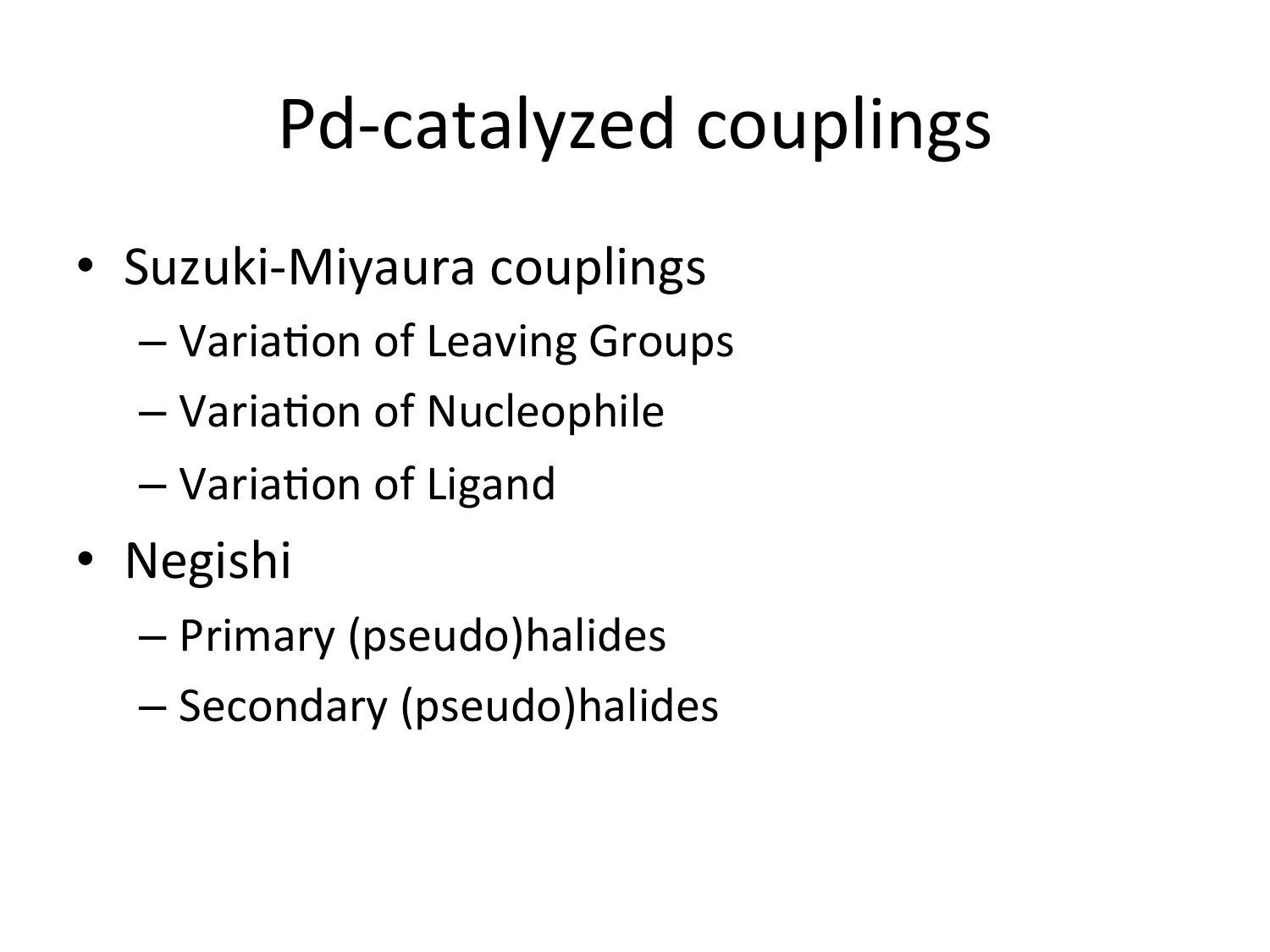## Primary (Pseudo)halides with Alkyl 9-BBN Nucleophiles: Leaving Group

#### • Primary Iodides (Suzuki)

 $R-I + R'-9-BBN$ 

 $Pd(PPh_3)_4$  (3 mol %)  $K_3PO_4$  (3 equiv.) 60 oC, dioxane, 16h

R'-R (54-71 %)

(R = Me, n-hexyl, alkyl-CN, alkyl-COOMe; R' = alkyl-COOMe, alkyl-acetal, etc.)

• Primary Bromides, Chlorides, and Tosylates (Fu)



– Broad substrate scope (tolerance of nitrile, ester, ketone, alcohol, amide)

Suzuki, A., et. al. *Chem Lett.*, **1992**, 691. Fu, G.C., et. al. *J. Am. Chem. Soc.*, **2001**, 123, 10099. Fu,'G.C.,'et.'al.'*Angew.'Chem.'Int.'Ed.*,'**2002**,'41,'1945.' Fu,'G.C.,'et.'al.'*Angew.'Chem.'Int.'Ed.*,'**2002**,'41,'3910.'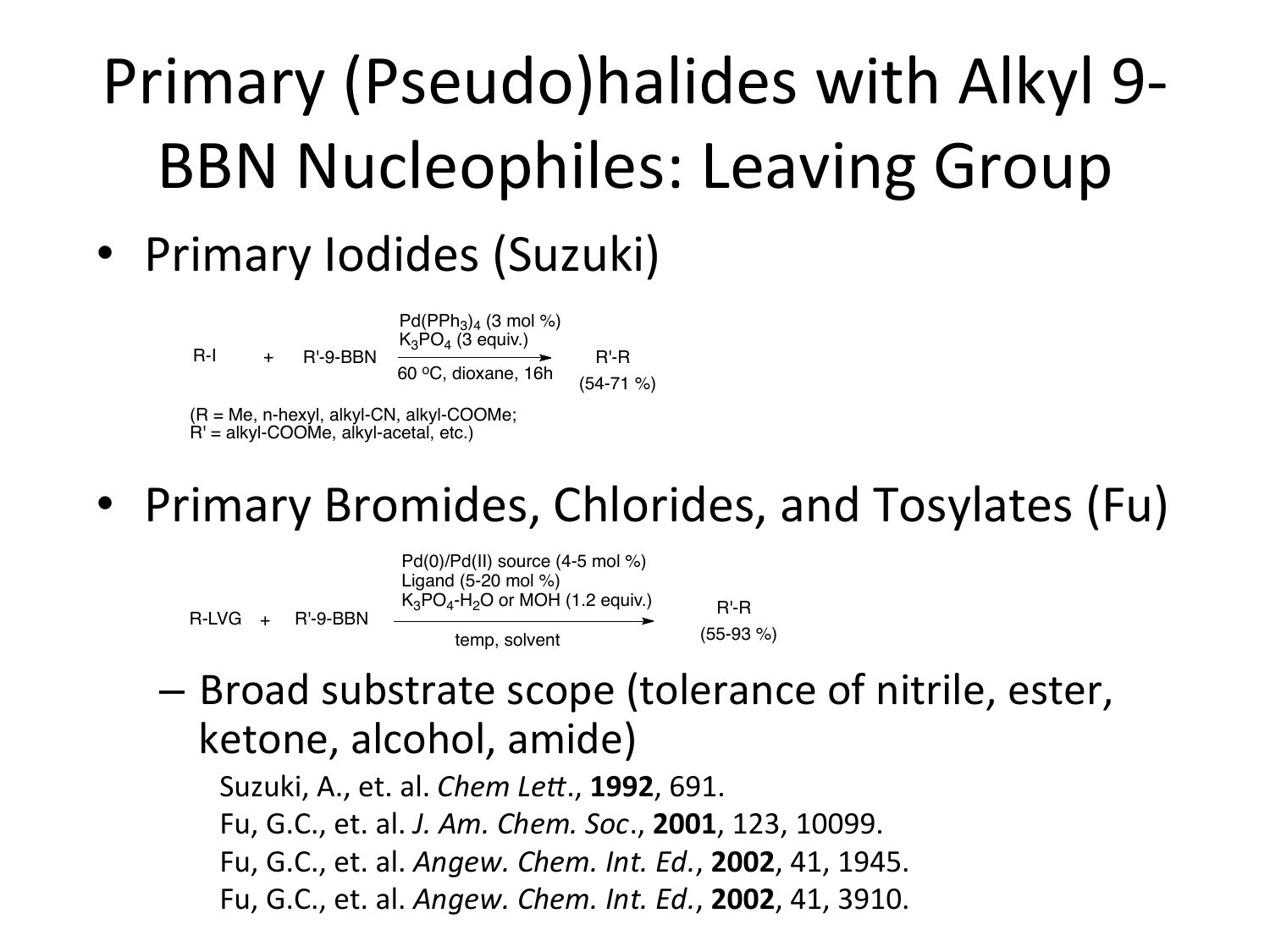#### Stereochemical Studies: Palladium

- Suzuki reactions with primary alkyl tosylates
	- Experiment 1: Determine the net stereochemical outcome'



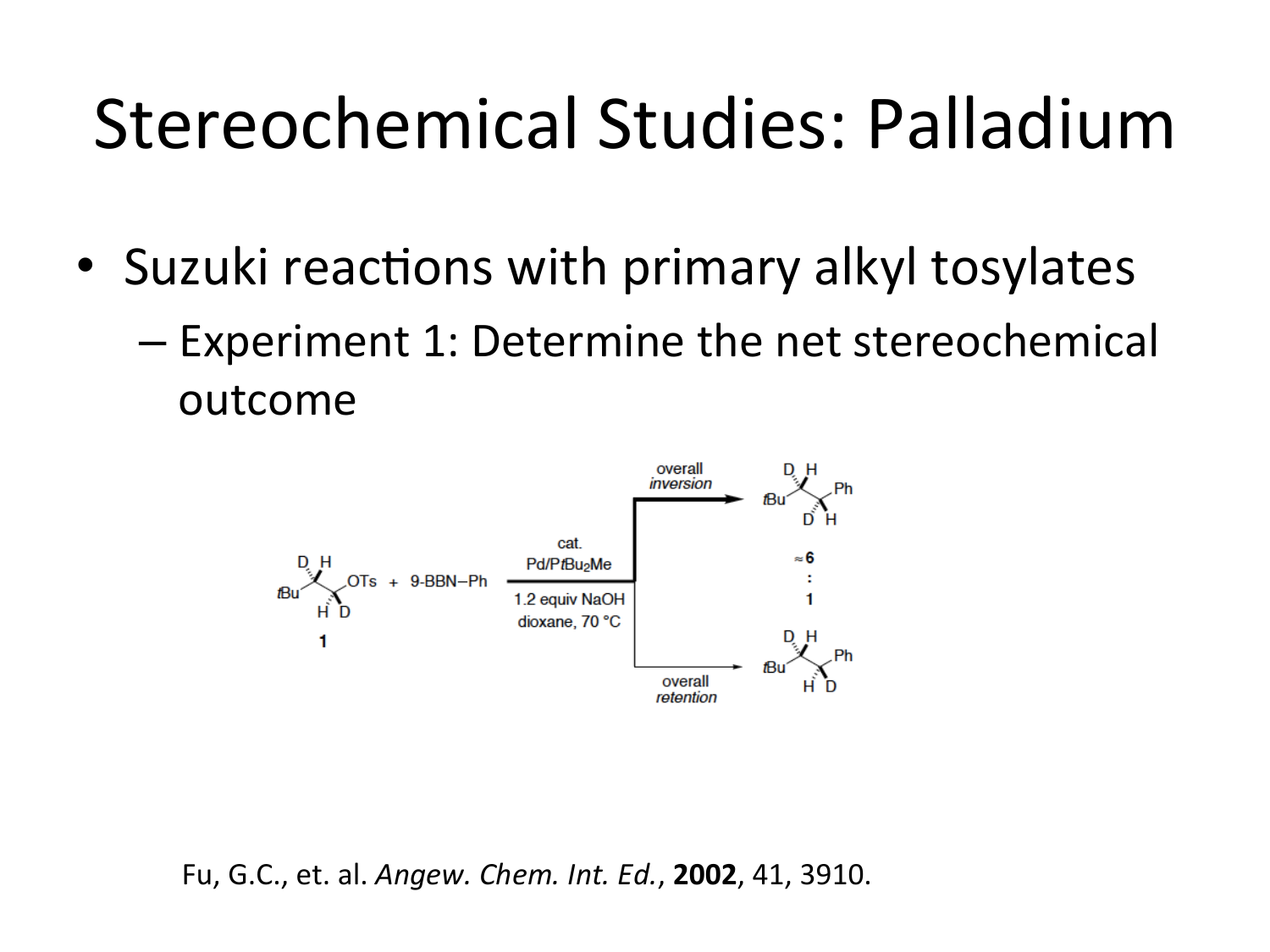## Pd (cont.)

• Experiment 2

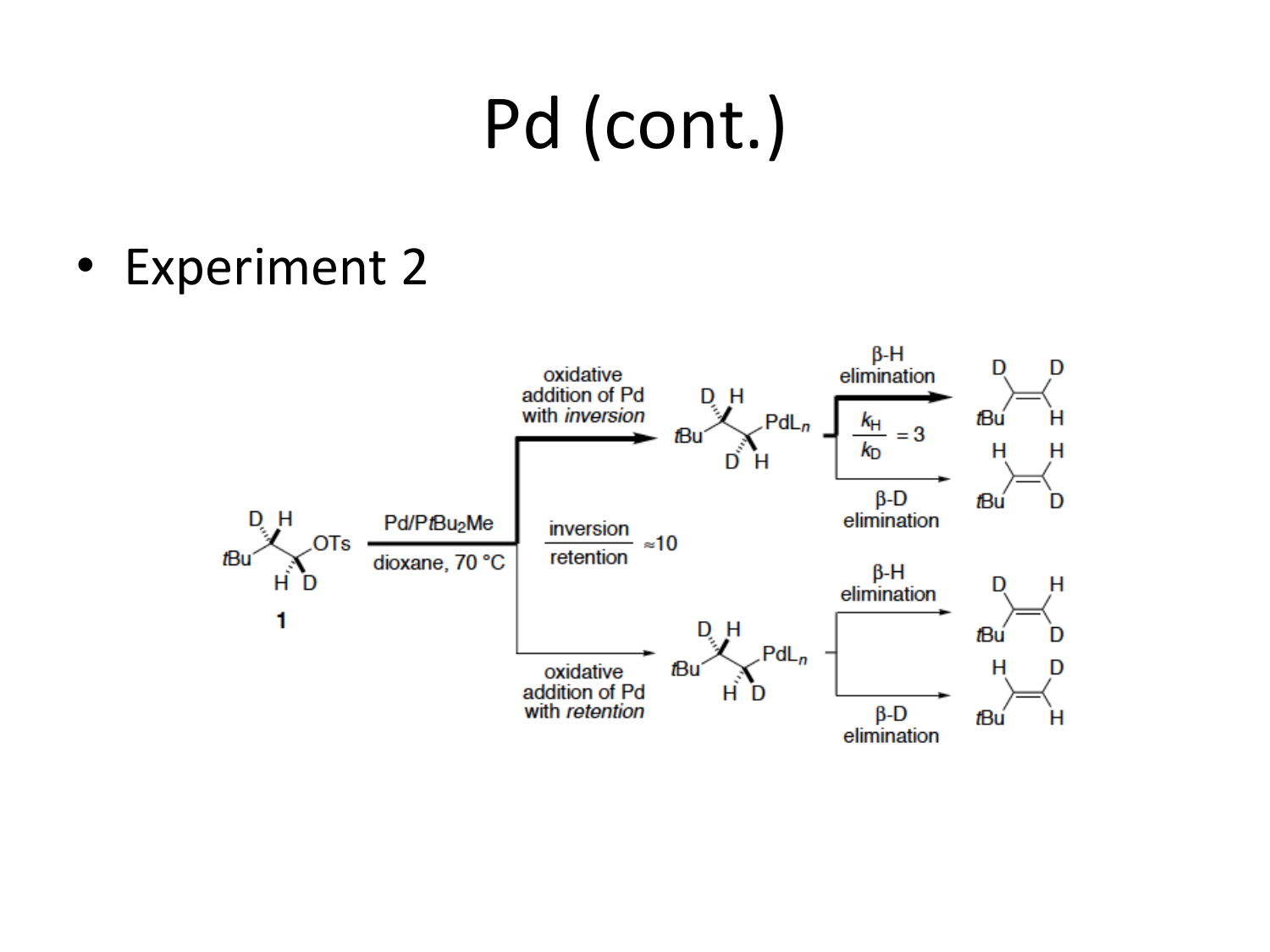## Group Problem #1

• Using the results of the previous 2 experiments to determine the stereochemical course of both oxidative addition and reductive elimination.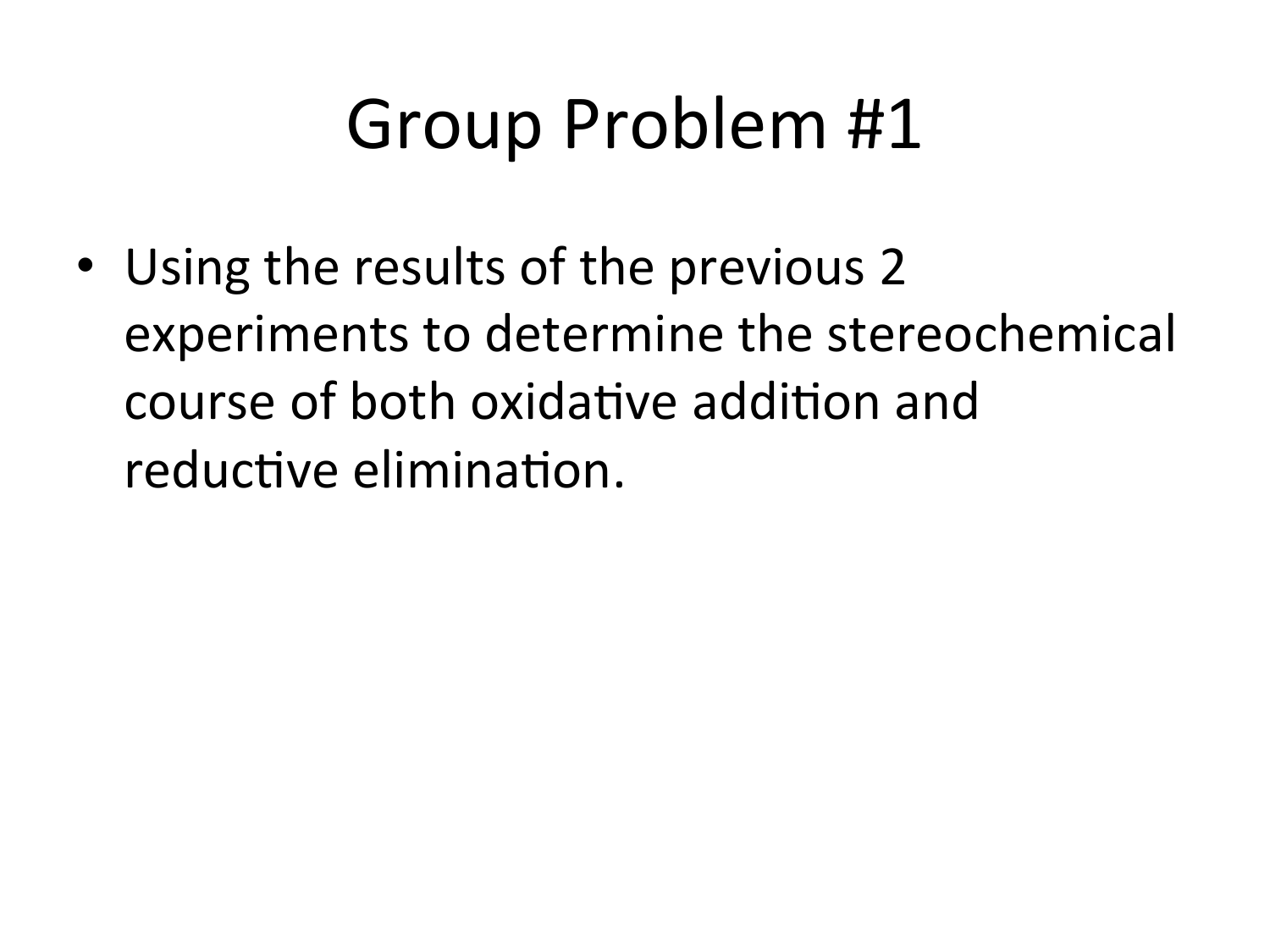#### Boronic acids as nucleophiles

- Mostly aryl boronic acids utilized
	- Ease of handling: boronic acid, phosphonium salt



Fu, G.C., et. al. *J. Am. Chem. Soc.*, **2002**, 124, 13662.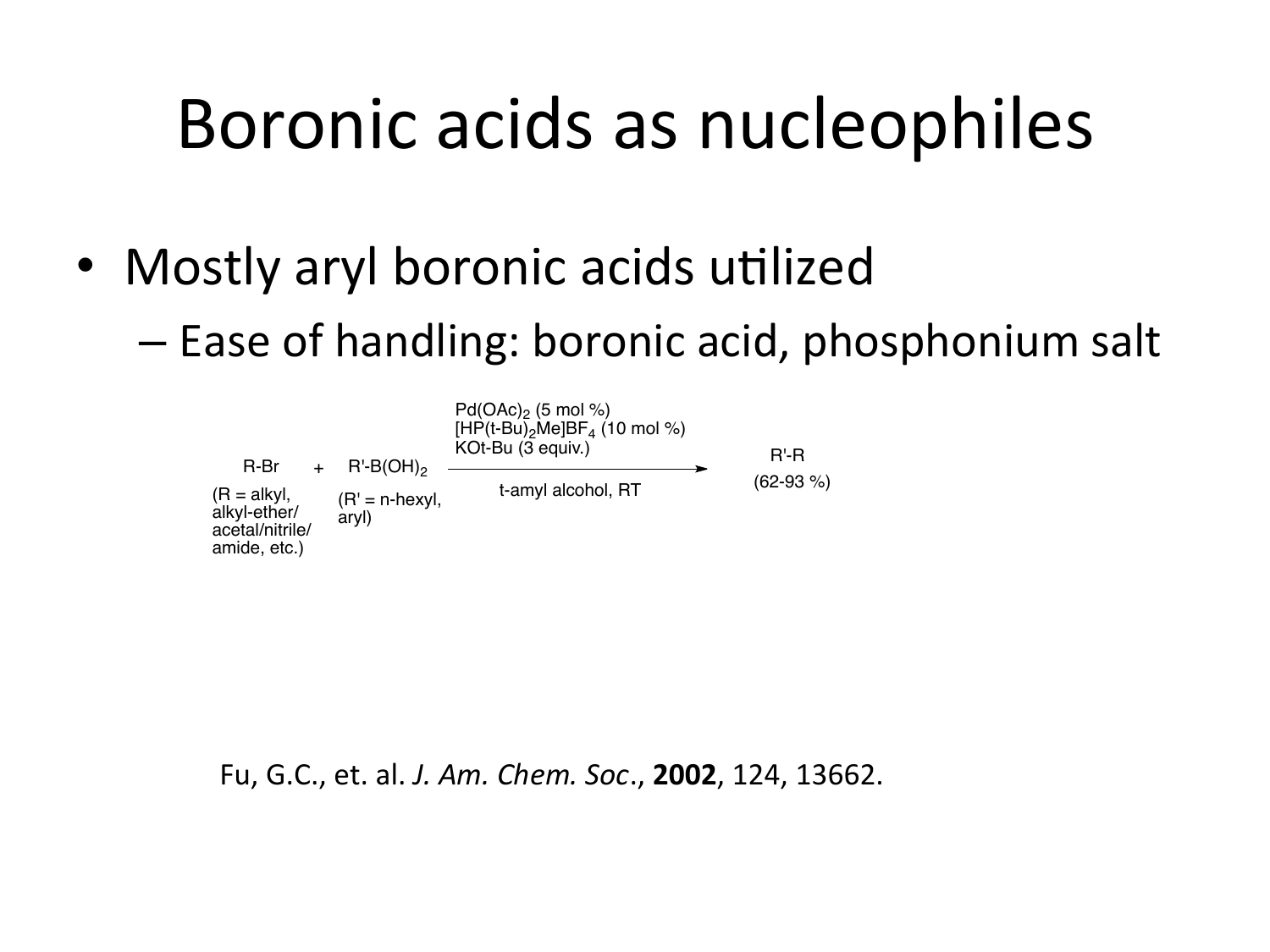#### Alternative Ligands

- Use of NHC ligands
	- Desirable due to low air and moisture-sensitivity
	- $-$  Essentially no improvement in yield, substrate scope



Caddick,'S.,'et.'al.'*Tet.'Le9*.,'**2004**,'3511.' Organ,'M.G.'et.'al.'*Chem.'Commun*.,'**2008**,'735.'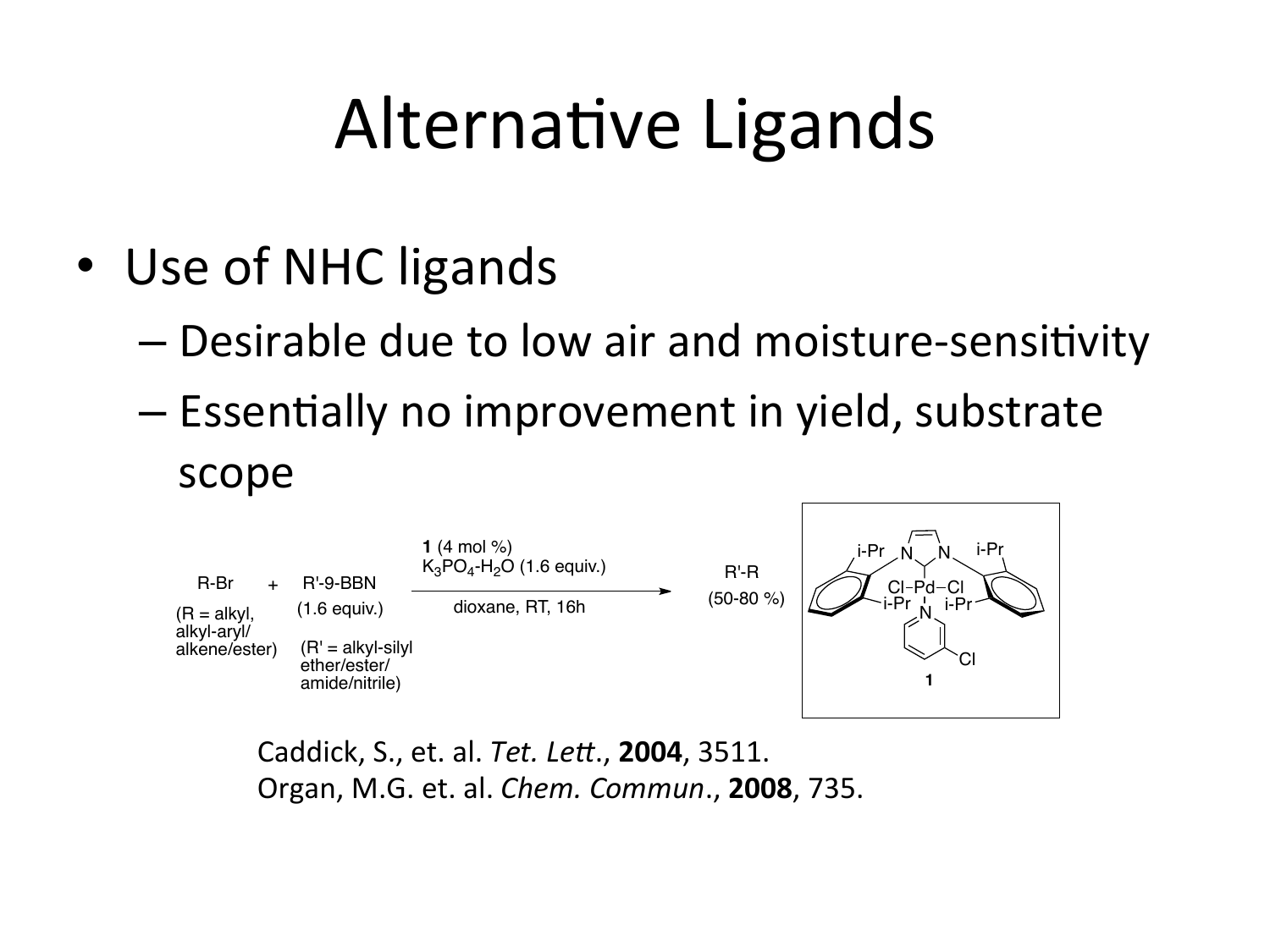Pd-catalyzed Negishi couplings: primary'(Pseudo)halides'

- Versatility
	- One catalyst system for all 4 leaving groups
	- NMI is essential to increase yield
		- Possibly activates R'ZnBr toward transmetallation



Fu,'G.C.,'et.'al.'*J.'Am.'Chem.'Soc*.,'**2003**,'125,'12527.'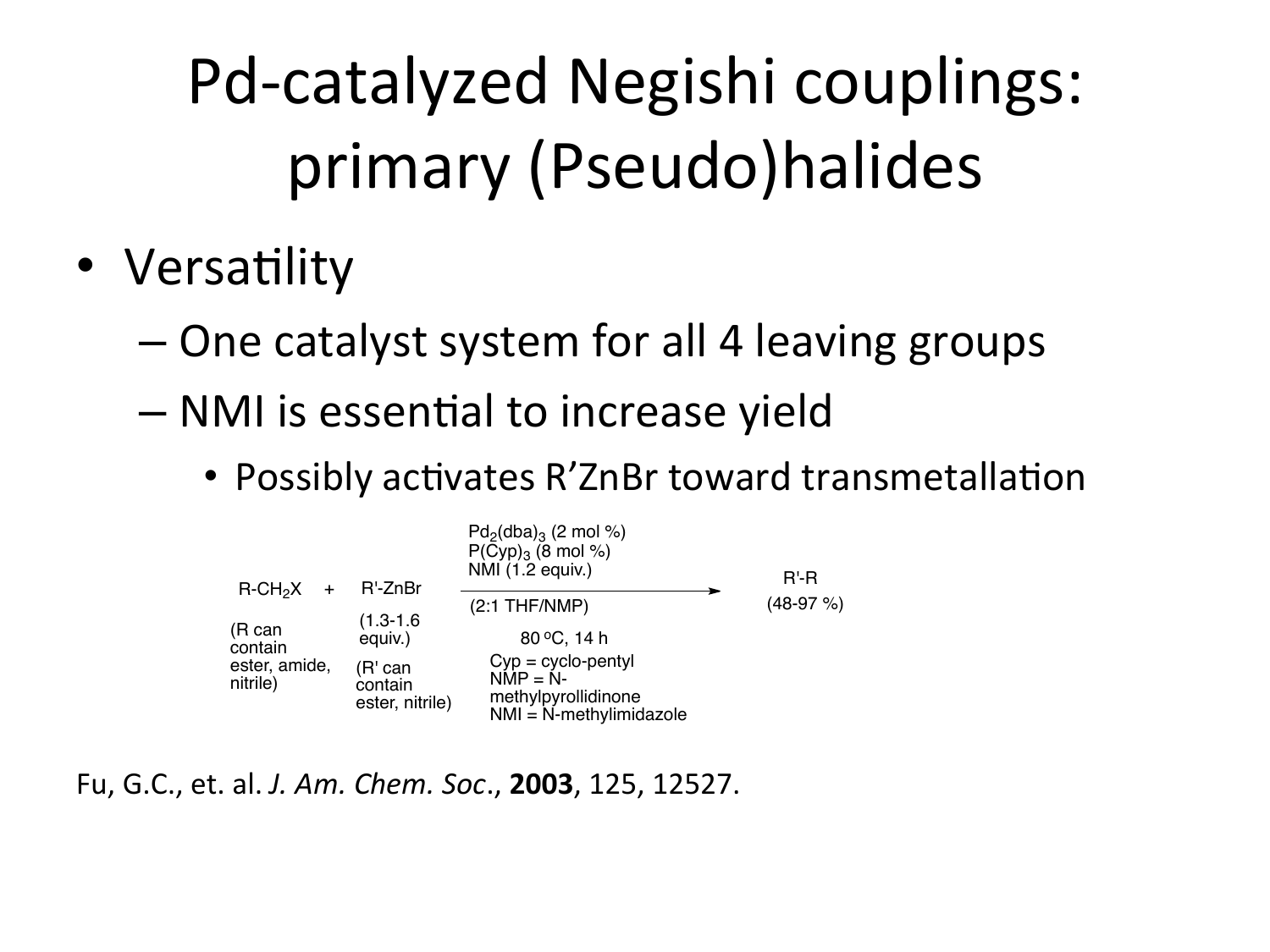## Ni-catalyzed couplings

- Initial Suzuki-Miyaura couplings
- Asymmetric Suzuki-Miyaura couplings
- Negishi couplings of Primary (Pseudo)halides
- Negishi couplings of Secondary (Pseudo) halides'
- Asymmetric Negishi couplings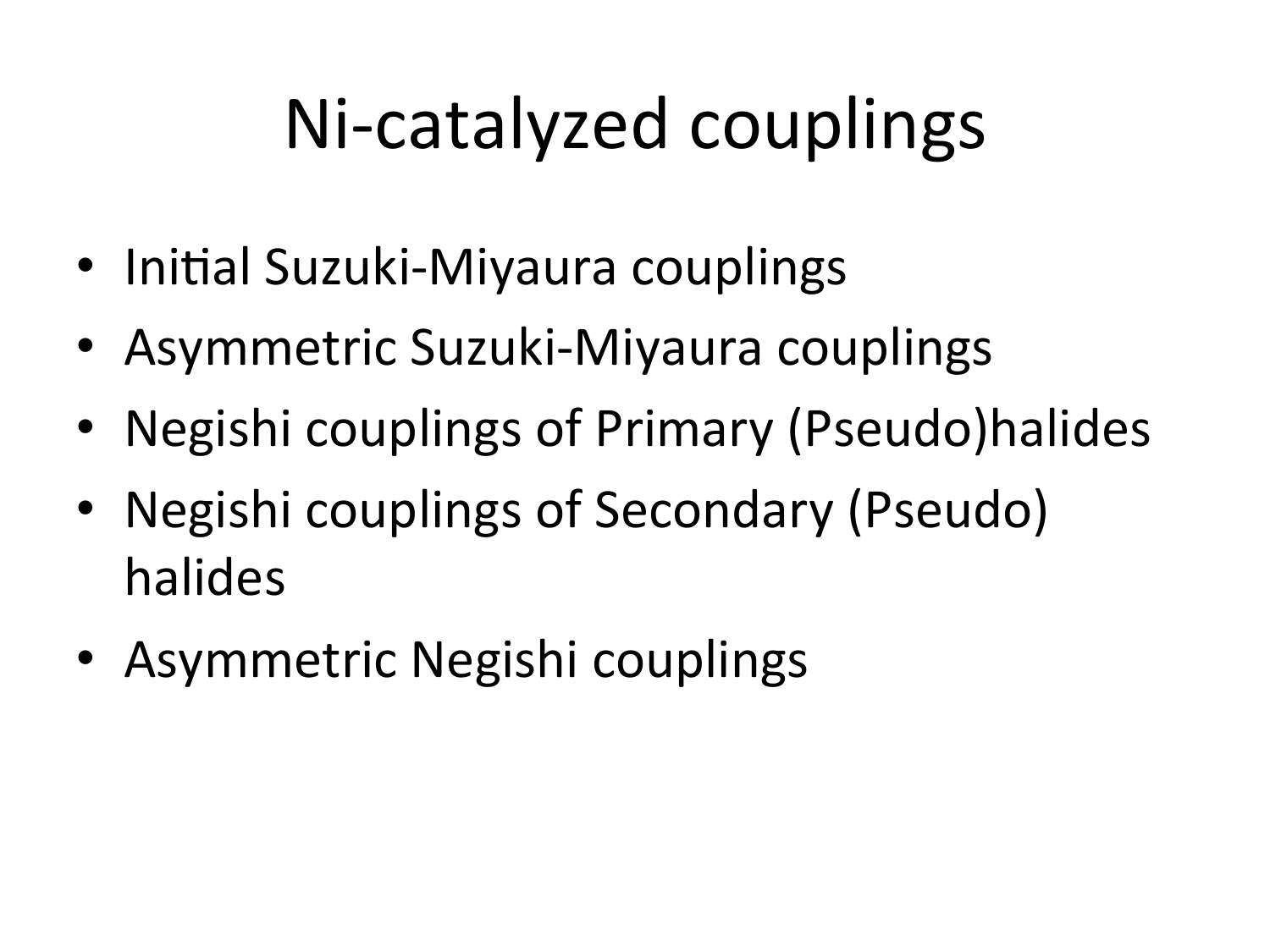#### Initial Ni-catalyzed Suzuki-Miyaura **Couplings**

• Fu: Unactivated, secondary halides



– Previously, these electrophiles could only be cross-coupled with organozinc reagents

Fu, G.C., et. al. *J. Am. Chem. Soc.*, **2007**, 129, 9602. Fu,'G.C.,'et.'al.'*Angew.'Chem.'Int.'Ed.*,'**2010**,'49,'6676.'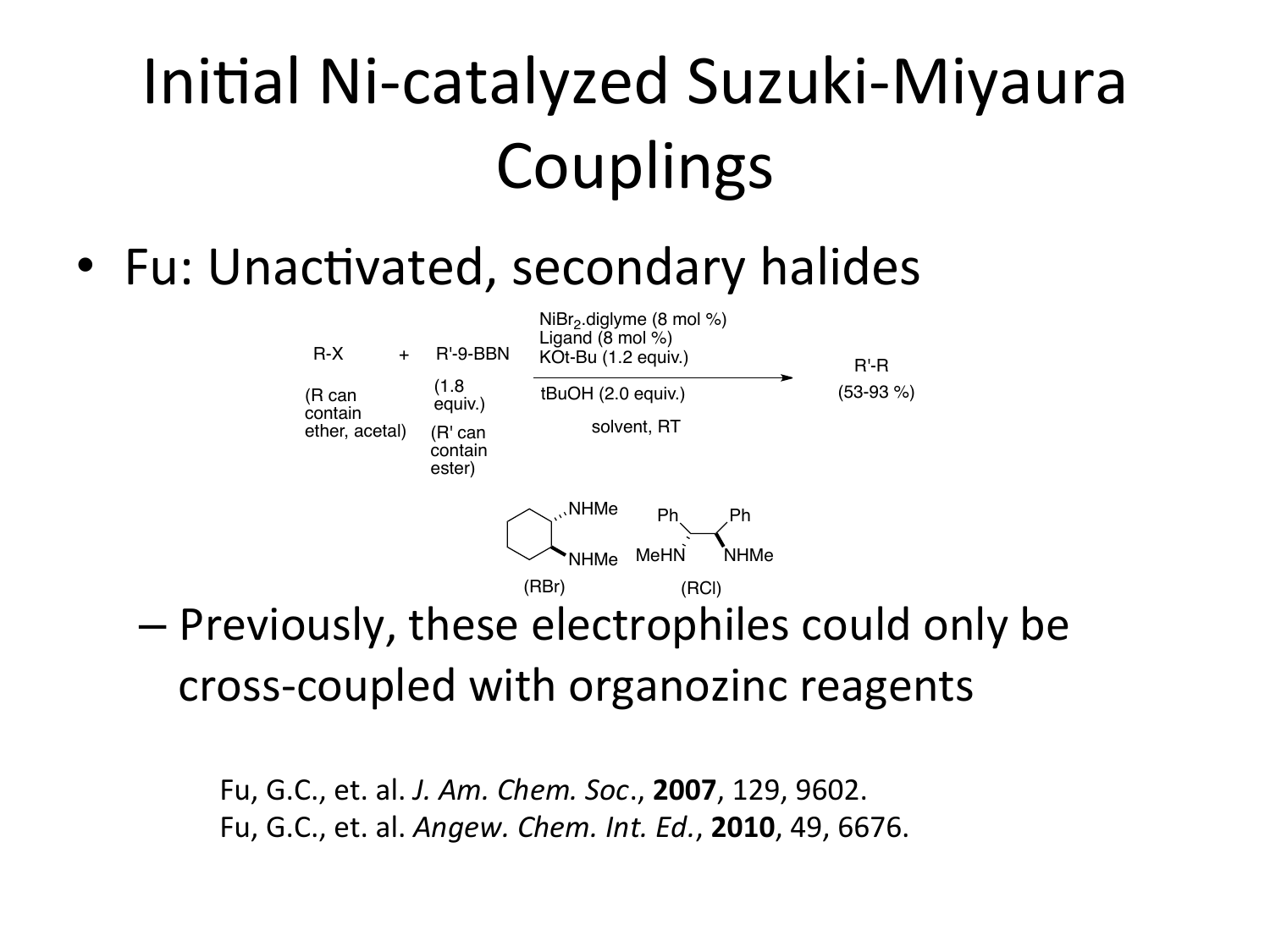#### Asymmetric Ni-catalyzed Suzuki-Miyaura Couplings

General scheme



- Proposed'Mechanism'
	- Supported by rate law
	- $-$  Rate = k[cat][Nuc][RX]<sup>0</sup>



Fu,'G.C.,'et.'al.'*J.'Am.'Chem.'Soc*.,'**2011**,'*133*,'8154.' Fu,'G.C.,'et.'al.'*J.'Am.'Chem.'Soc*.,'**2012**,'*134*,'5794.' Fu,'G.C.,'et.'al.'*J.'Am.'Chem.'Soc*.,'**2010**,'*132*,'11908.' Fu,'G.C.,'et.'al.'*J.'Am.'Chem.'Soc*.,'**2008**,'*130*,'6694.'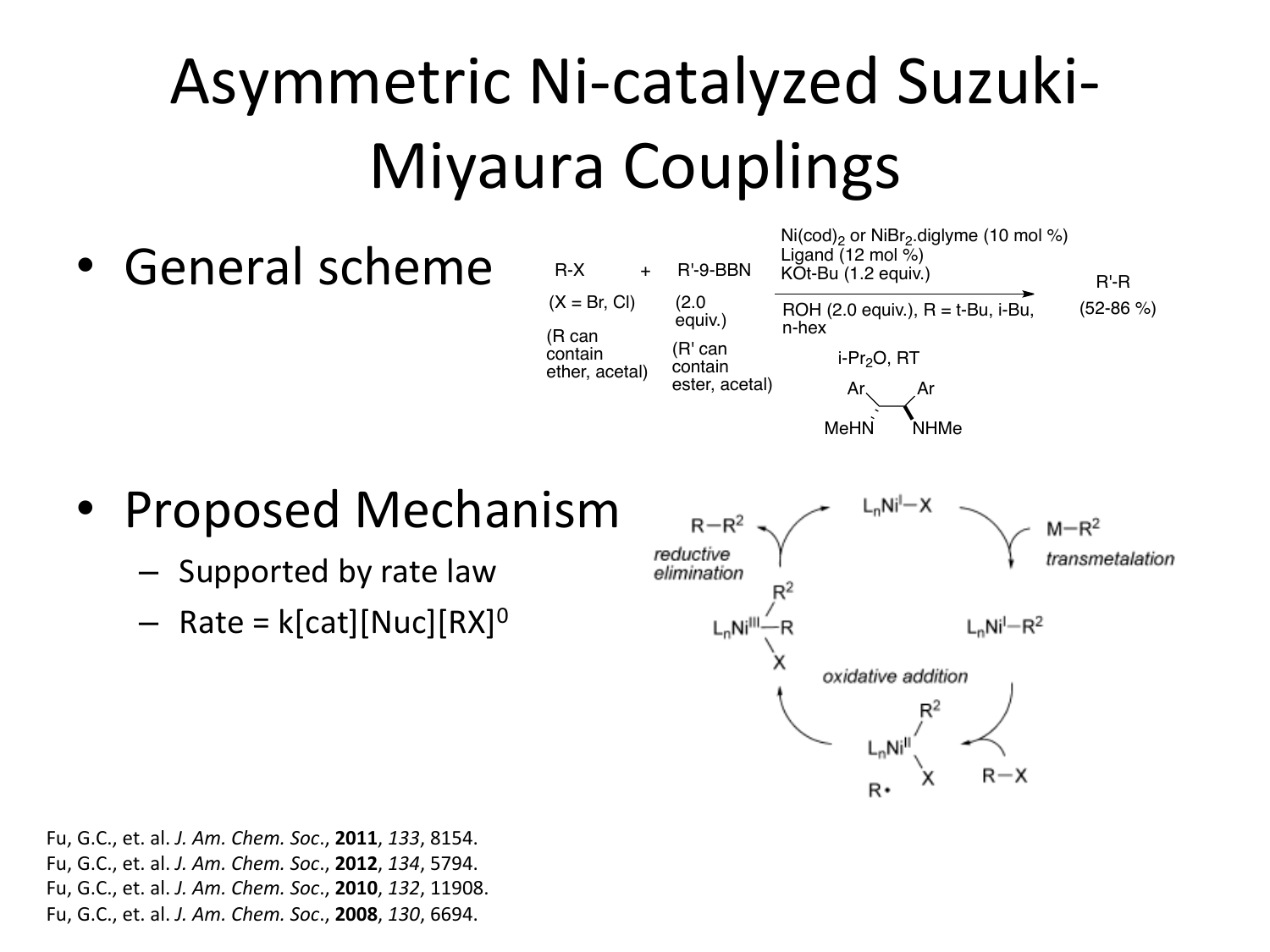### Stereochemical Studies: Nickel

- Stille envisioned two possible mechanistic extremes'
	- Radical oxidative addition (path a)
	- Reversible C-Ni bond homolysis (path b)



Stille, J.K. et. al. *J.Organomet. Chem.* **1977**, 124, 253. Jarvo,'E.R.'et.'al.'*J.'Org.'Chem.'***2011**,'*76*,'7573.'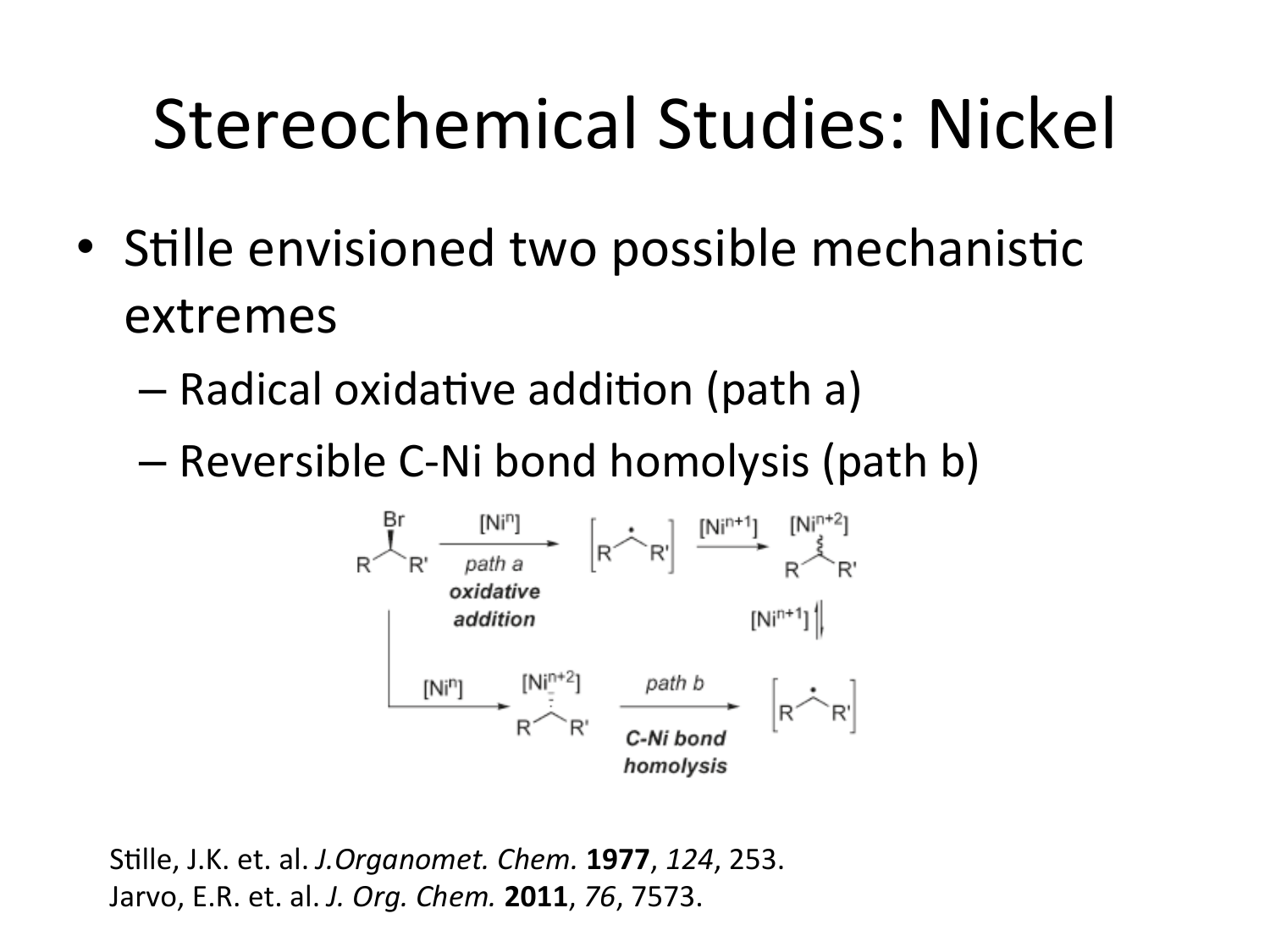## Stereochemical studies (cont.)

• Experiments





- Stereospecifity: path a most likely
- Transmetallation (the turnover-limiting step) is retentive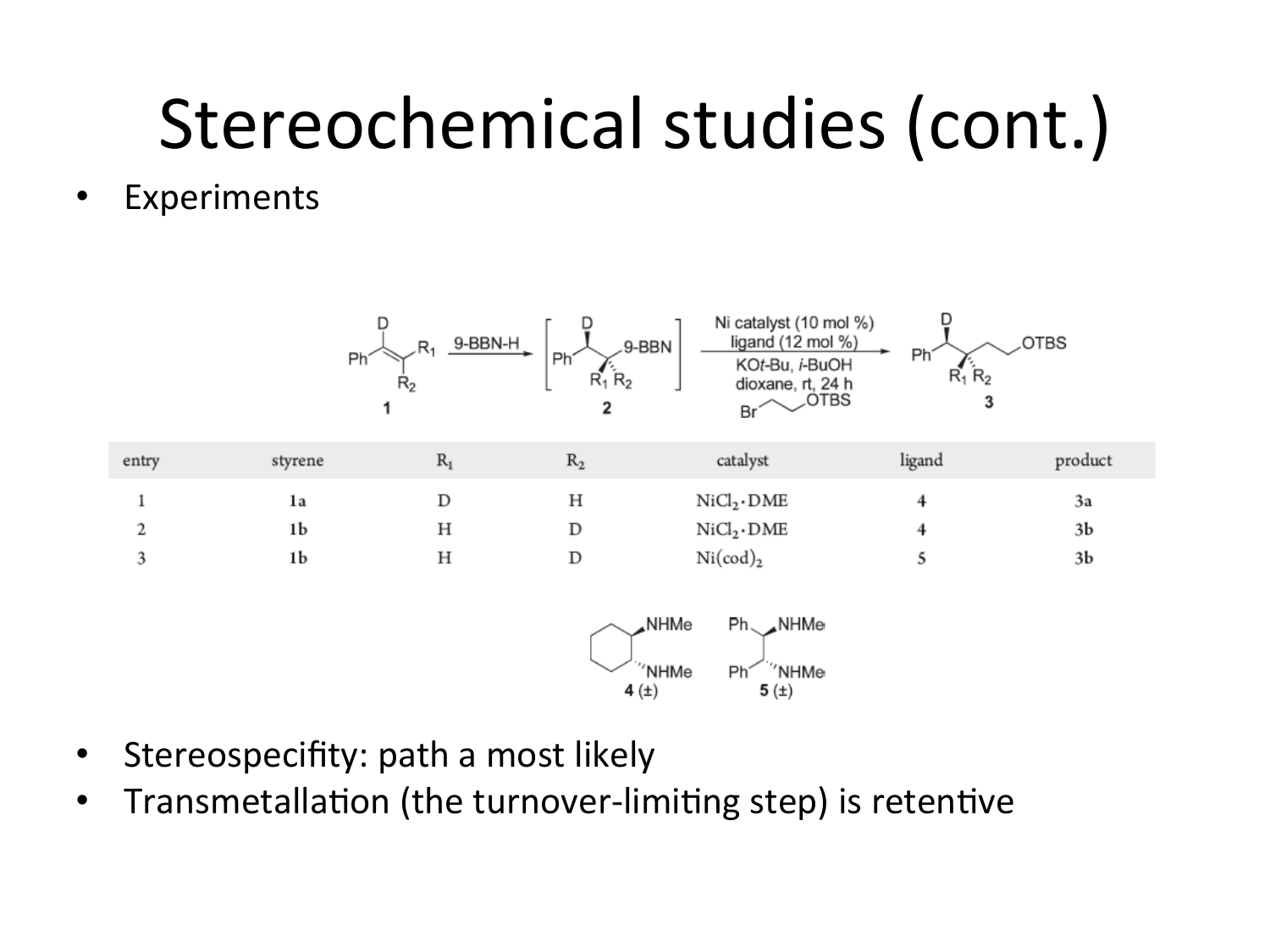#### Enantioselectivity vs. Substrate Scope

• Directing group typically needed

| Substrate                                                                            | DG (PG)                            | e.r.             | Comments                                                      |
|--------------------------------------------------------------------------------------|------------------------------------|------------------|---------------------------------------------------------------|
| Alkyı<br>DG <sub>2</sub>                                                             | carbamate, sulfonamide,<br>sulfone | >86:10           |                                                               |
| $\begin{array}{c}\n\text{Aryl} \\ \downarrow N \\ \text{Alkyl X}\n\end{array}$ Alkyl | N/A                                | $>91:9$ (mostly) |                                                               |
| $\curlyvee^\mathsf{Alkyl}$<br>$Ar^{\sim}$                                            | N/A                                | 54:46 to 97:3    | Some dependence of<br>e.r. on R'                              |
| $PG \sim \bigvee$ Alkyl                                                              | (N-benzyl, N-phenylamide)          | >95:5            |                                                               |
| $PG^2$                                                                               | (N-benzyl, N-phenylamide)          | 95:5             | $R' = 3$ -phenylpropyl<br>(Ligand group Ar = meta-<br>$CF3$ ) |

**Enantioselectivity Trends**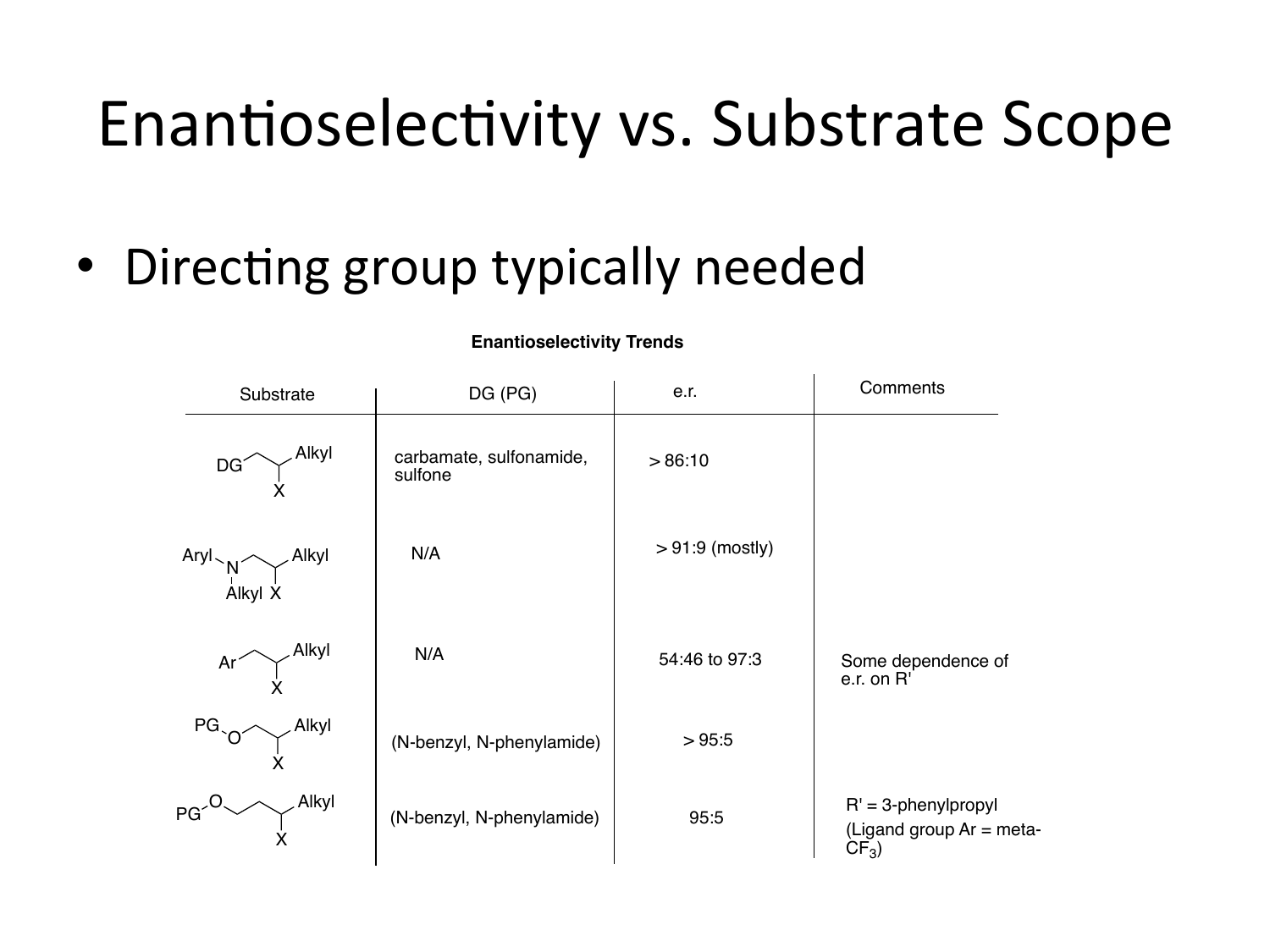#### Remote Directing Groups

- $\gamma$ -alkylation of N,N-diphenylamides
	- No apparent dependence of e.r. on tether length



Fu,'G.C.,'et.'al.'*J.'Am.'Chem.'Soc*.,'**2011**,'*133*,'15362.'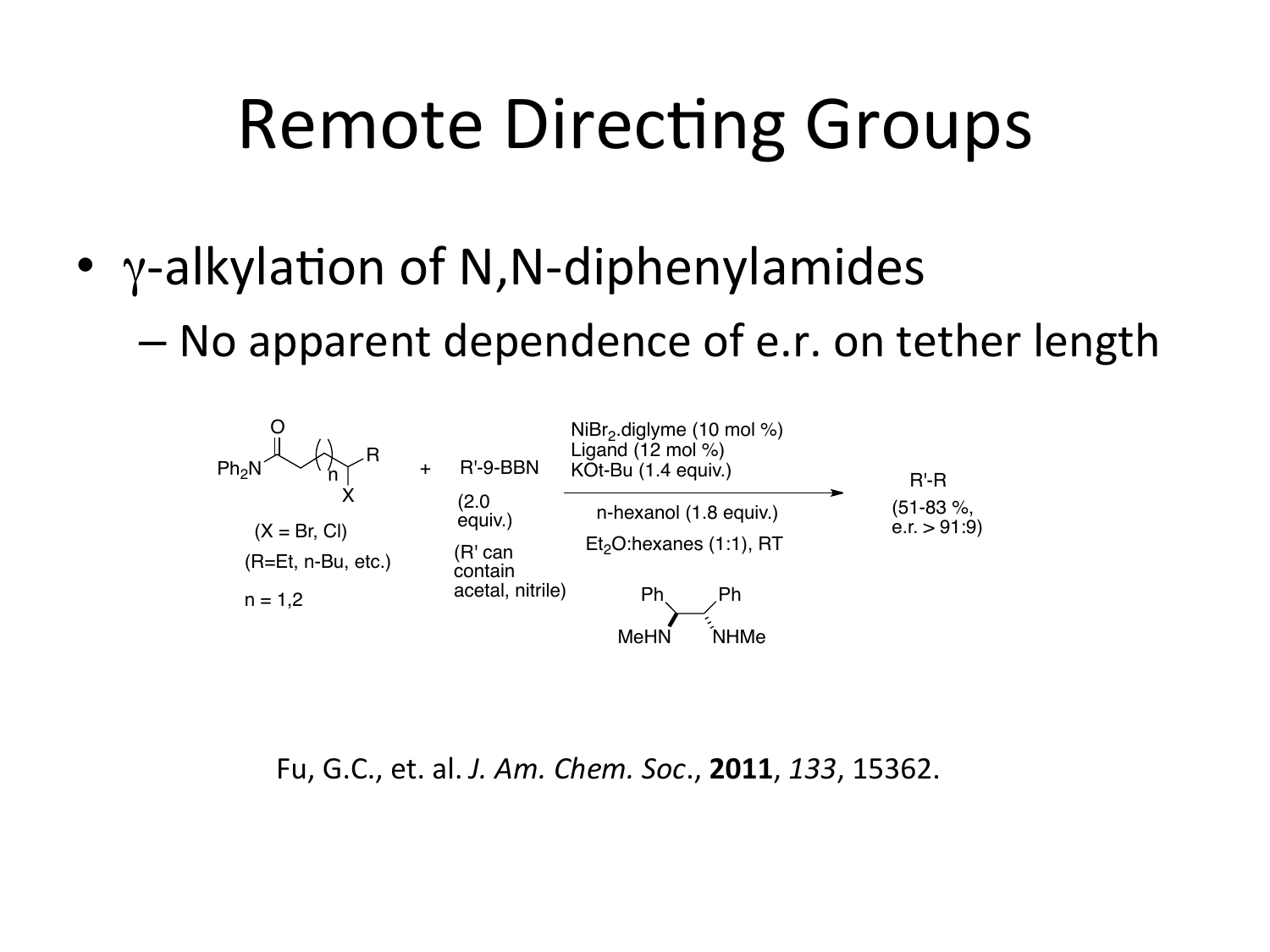#### Ni-catalyzed Negishi couplings of Primary **Halides**

• Unactivated Neopentyl Iodides (Scott)





Sco\_,'W.J.'et.'al.'*J.'Org.'Chem.'***1993**,'*58*,'4866.' Knochel,'P.'et.'al.'*Angew.'Chem.'Int.'Ed.'Engl.'***1995**,'*34*,'2723.' Knochel,'P.'et.'al.'*Angew.'Chem.'Int.'Ed.'***1998**,'*37*,'2387.'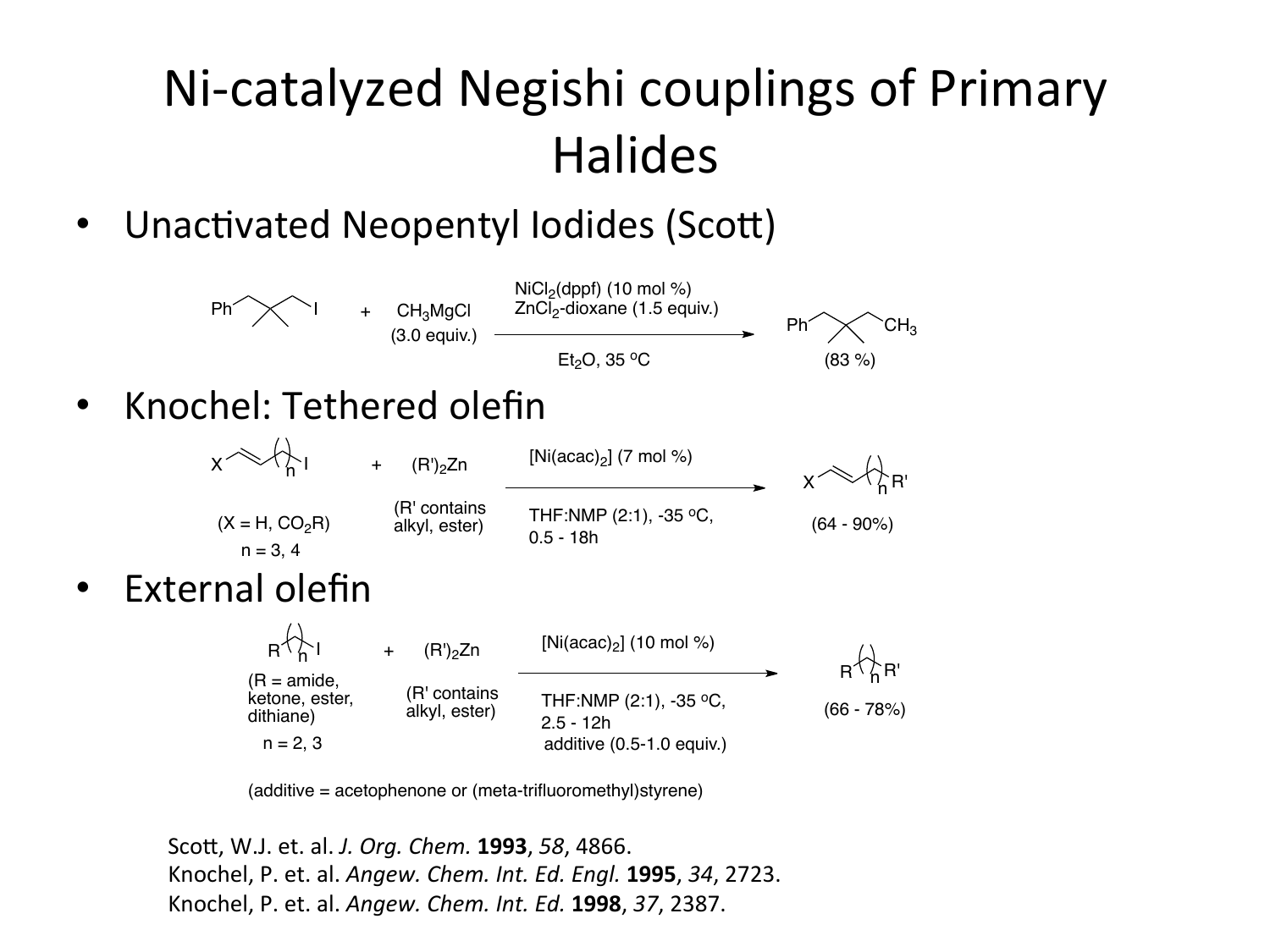## Knochel's Mechanistic Hypothesis

- $\cdot$  In situ reduction of Ni(II)
- The olefin stabilizes oxidative addition intermediate (7), provided that R is not overly large



Knochel,'P.'et.'al.'*Angew.'Chem.'Int.'Ed.'Engl.'***1995**,'*34*,'2723.'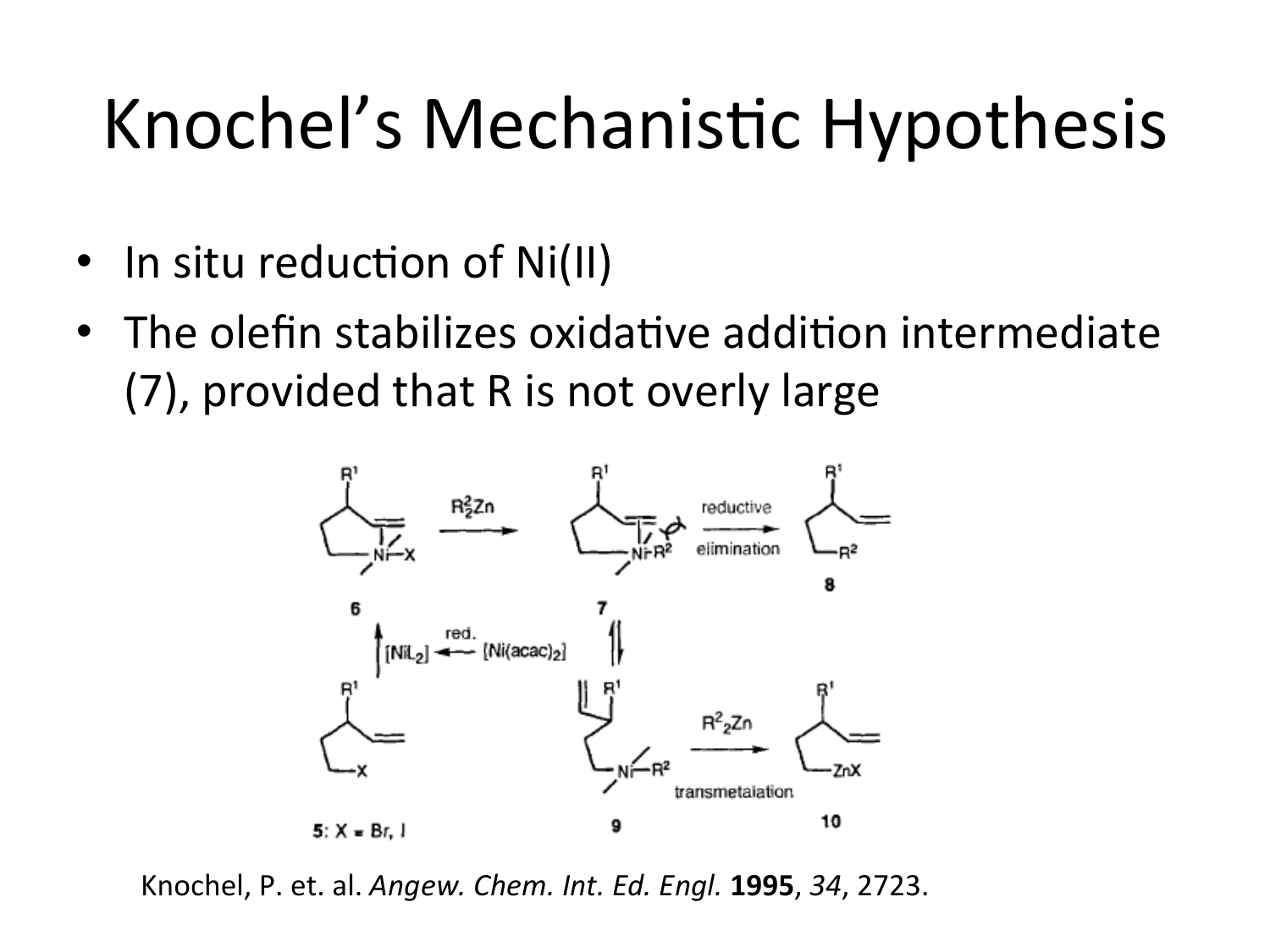#### Ni-catalyzed couplings of Secondary **Halides**

• Unactivated Halides



Fu,'G.C.'et.'al.'*J.'Am.'Chem.'Soc.'***2003**,'*125*,'14726.'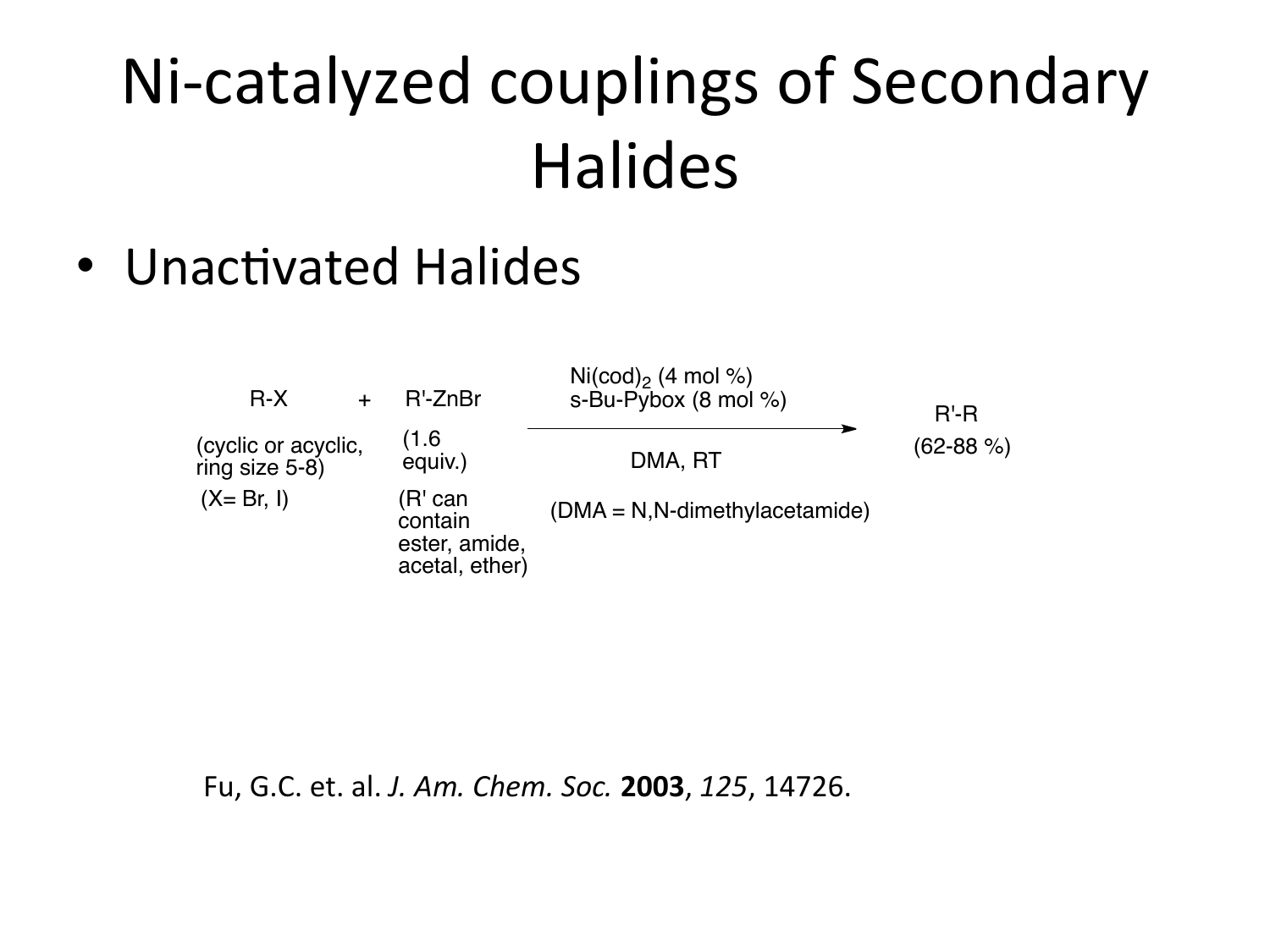#### Asymmetric Ni-catalyzed Negishi **Couplings**

• Requires Activated Electrophiles



• Solvents

 $-$  DMA, DMI (1,3-dimethyl-2-imidazolidinone), THF

Fu,'G.C.'et.'al.'*J.'Am.'Chem.'Soc.'***2005**,'*127*,'4594.' Fu,'G.C.'et.'al.'*J.'Am.'Chem.'Soc.'***2005**,'*127*,'10482.' Fu,'G.C.'et.'al.'*J.'Am.'Chem.'Soc.'***2008**,'*130*,'2756.'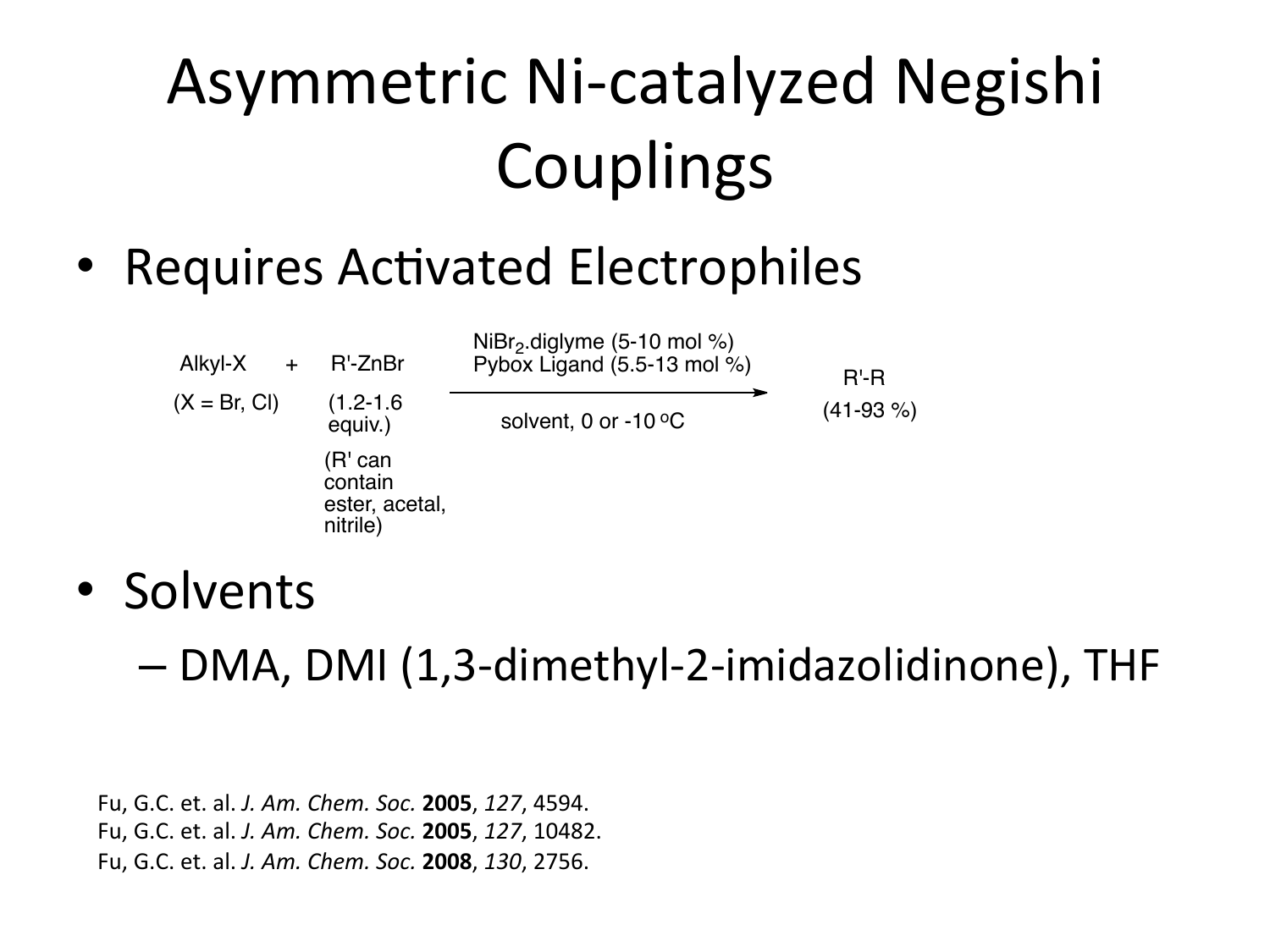#### Substrate Scope

• Observed Enantioselectivity

 $R^2$ 

Bn、<sub>N</sub> Br Et, n-Bu, etc. e.r.  $> 89:11$ Me, Cl, CN  $\vert$  > 91:9 (mostly)  $R<sup>1</sup>$ Substrate | R | e.r. | Comments e.r. has dramatic dependence on substitution of electrophile and on Zn center Alkyl, ester, 185:15 to 97.5:2.5 phosphonate, etc. O Ph R R X  $R<sup>3</sup>$ Cl Br e.r. > 95.5:4.5 (All indanes) N/A 87.5:12.5

**Reactivity and Enantioselectivity Trends**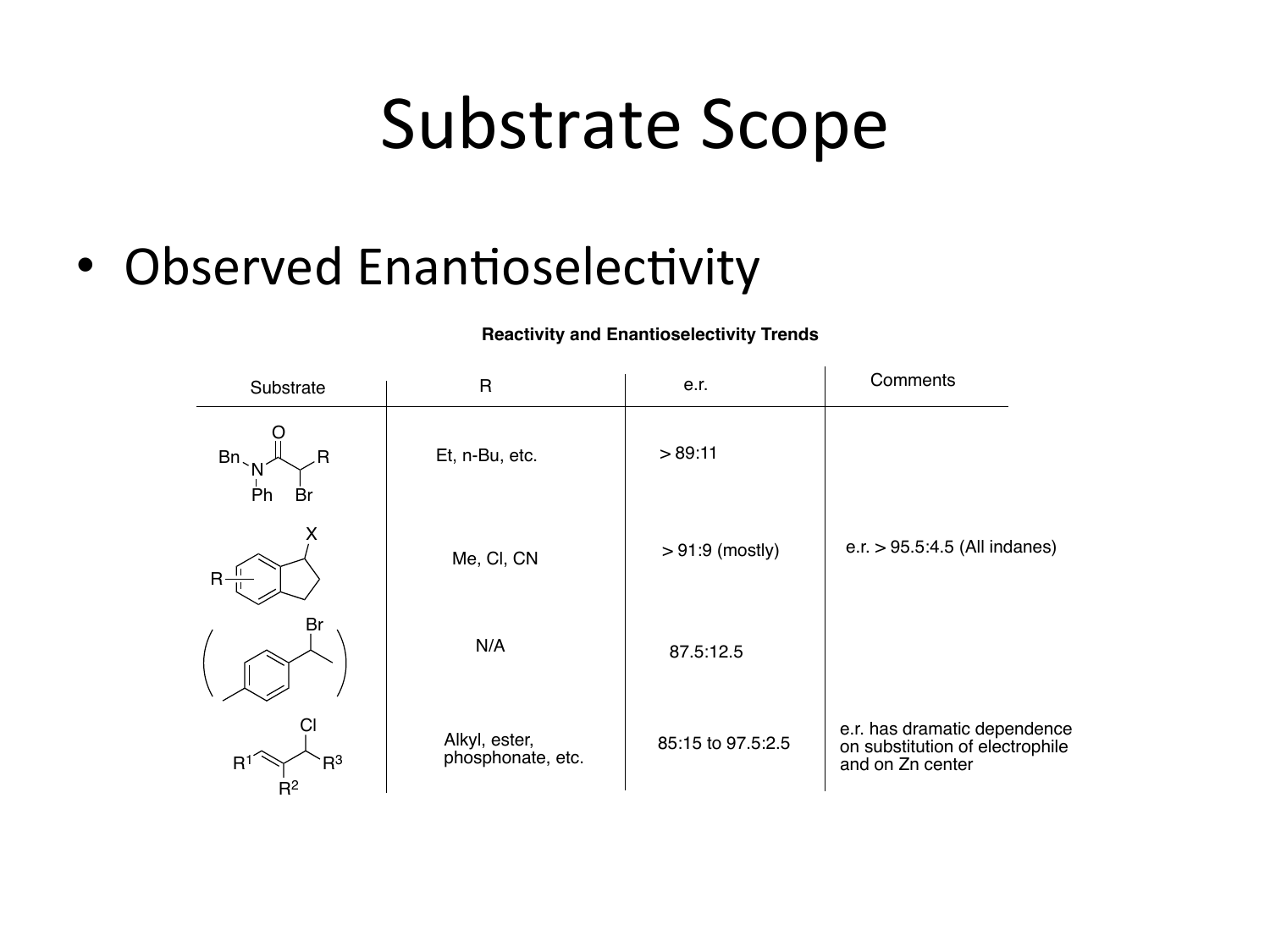#### Applications to Natural Product **Synthesis**

• Formal total synthesis of Fluvirucinine  $A_1$ 



Fu,'G.C.'et.'al.'*J.'Am.'Chem.'Soc.'***2008**,'*130*,'2756.'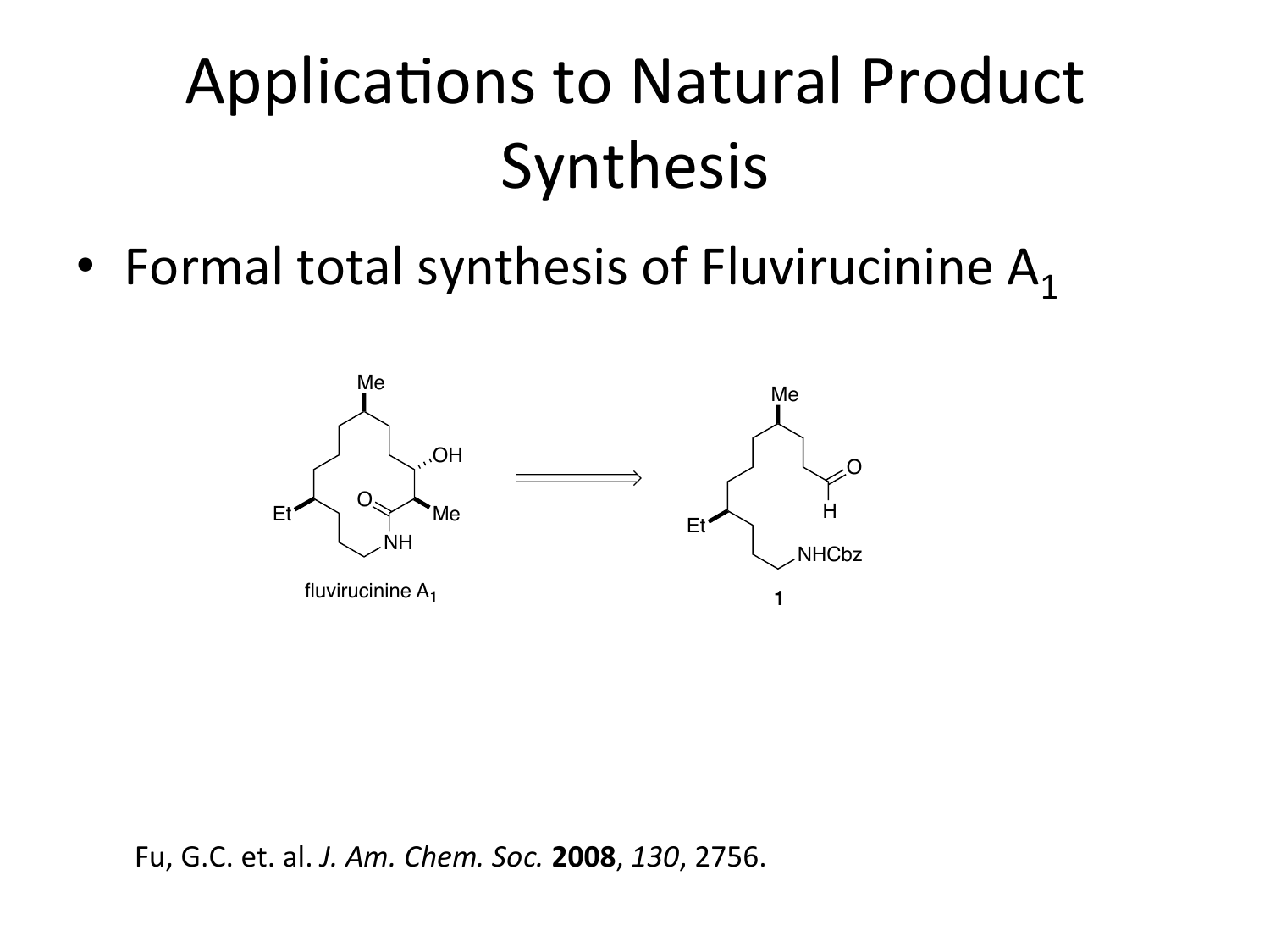## Group Problem #2

• Devise synthetic steps to construct 1 from the three building blocks (you don't have to worry about controlling the configurations at the two stereocenters).

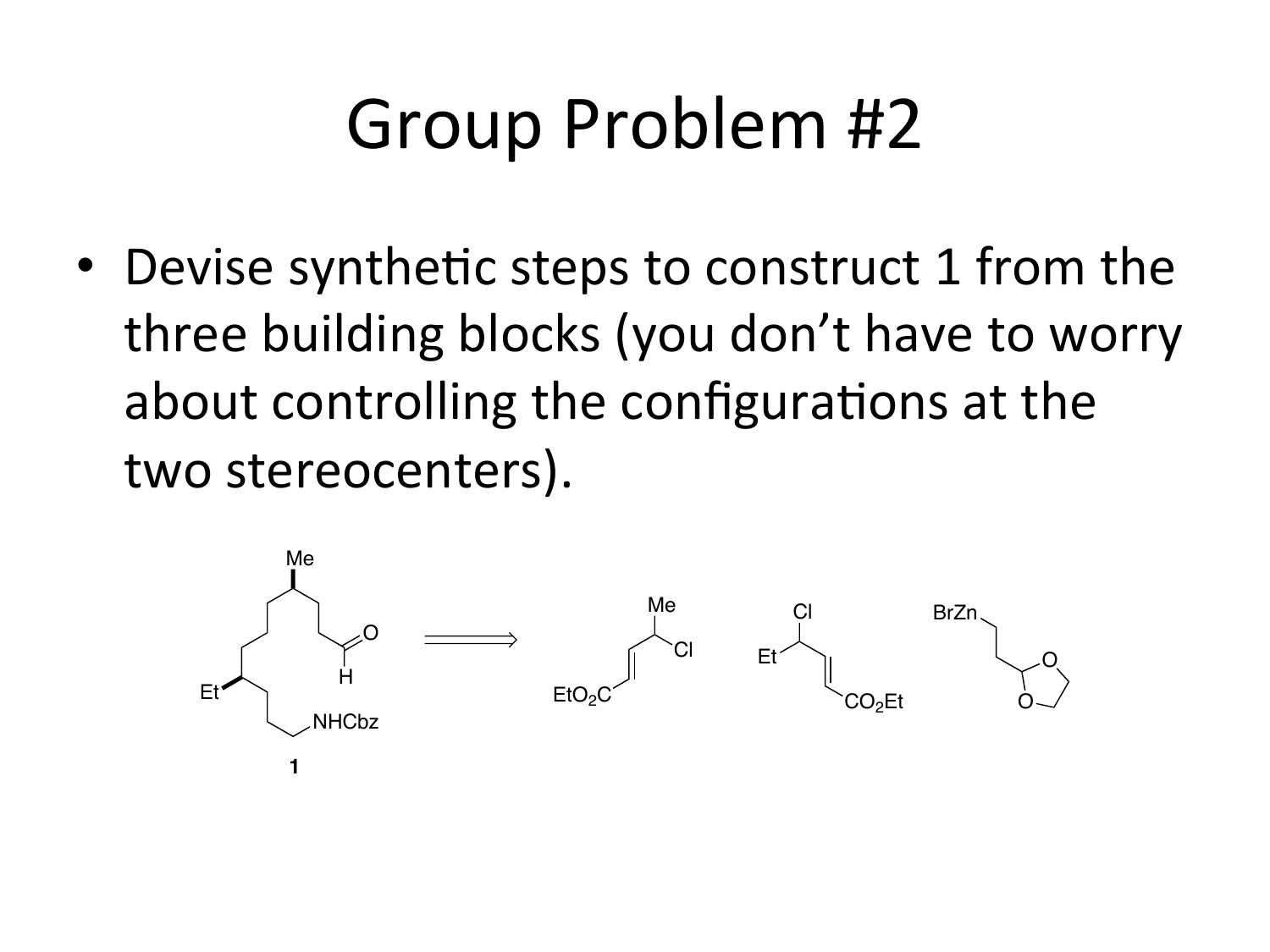## Pyranicin

• An unexpected disconnection



Phillips, A.J. et. al. Org. Lett. 2008, 10, 4955.